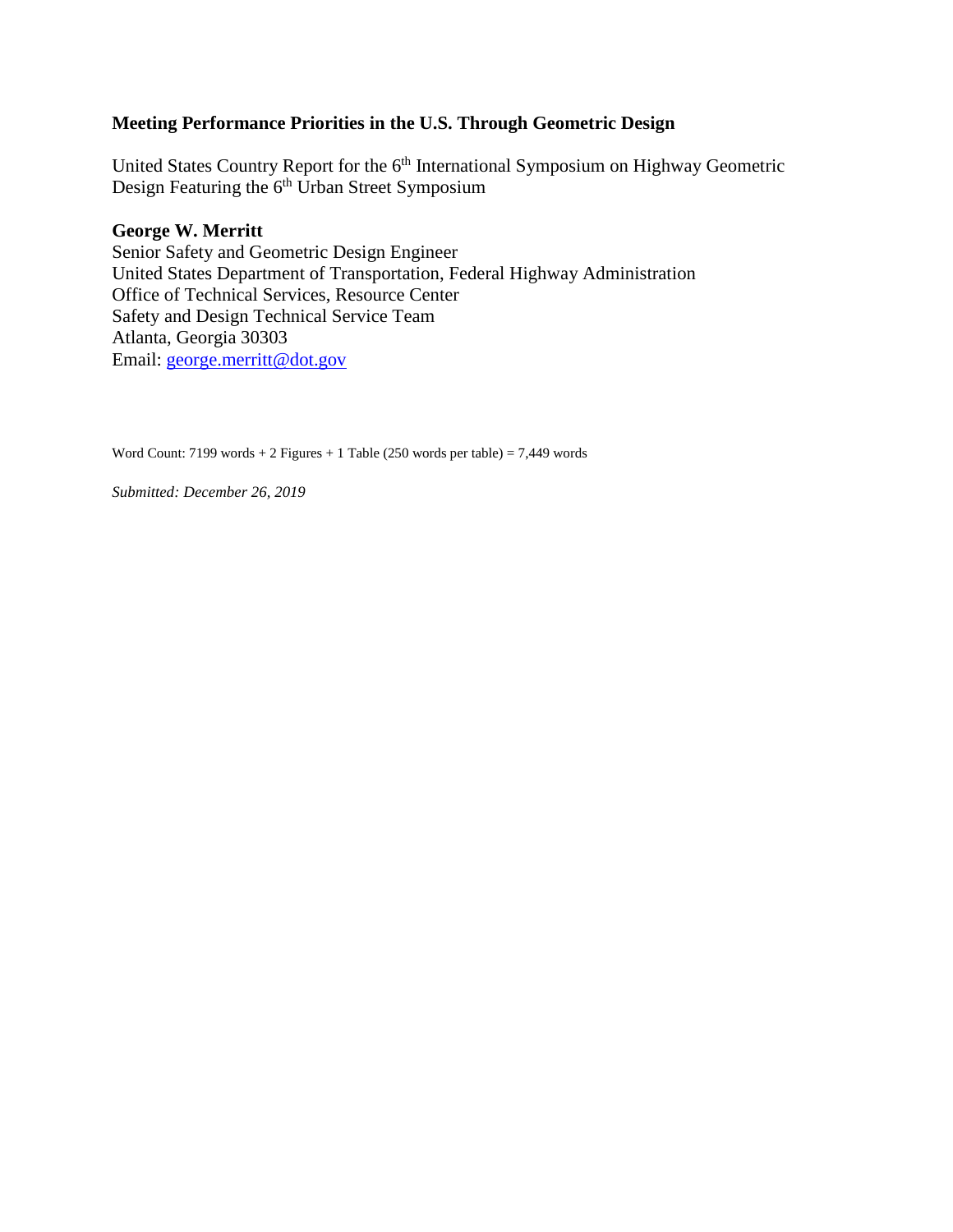#### **ABSTRACT**

Transportation agencies in the United States (U.S.) are challenged to achieve results with fewer resources. Meanwhile, technologies, analysis tools, and new approaches are being implemented to achieve transportation for the future. As a result, agencies strive to be strategic in their allocation of resources by linking design decisions to explicit performance outcomes. Updates to the American Association of State Highway and Transportation Officials (AASHTO) Policy on Geometric Design of Highways and Streets are changing the fundamentals and approach to design. Wider and more routine use of the methodologies of the AASHTO Highway Safety Manual (HSM) to predict the safety performance of geometric design choices provides experience and a new understanding of the challenges faced in safety prediction. Better use of three-dimensional modelling in design is also providing opportunities to visualize and evaluate design choices.

Transportation professionals across the U.S. are focusing on the roadway user and how people of various ages and abilities utilize the transportation network. While the Nation experienced decreasing fatalities and serious injuries in most categories of road transportation, there have been meaningful increases in pedestrian and bicyclist fatalities. There is heightened awareness of this situation and designers are placing greater emphasis on designing for the needs and safety of non-motorized users of the highways. Many efforts to deploy innovative approaches to design for vulnerable users have been accelerated and offer tremendous promise to reverse crash trends. These approaches improve safety by removing conflicts at intersections, providing more space for non-motorized transportation, and enhancing the friction of roadway surfaces. Meanwhile, U.S. agencies and the automotive industry seek ways to utilize vehicle communication and automation technologies to significantly reduce crashes and explore how those technologies will affect geometric and infrastructure design decisions in the future.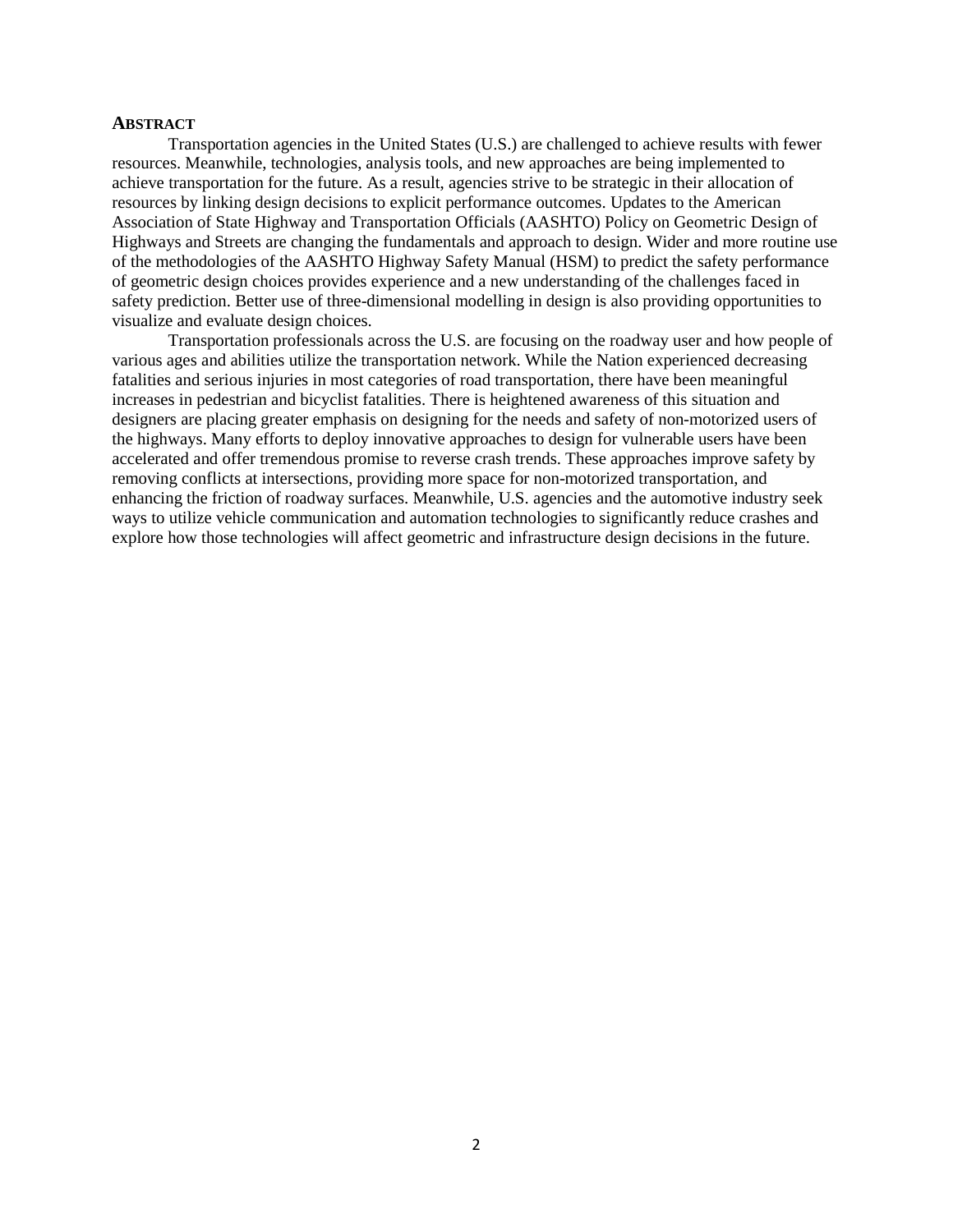#### **TRENDS IN GEOMETRIC DESIGN**

Transportation professionals, and agencies responsible for managing the highway-related infrastructure needs across the United States (U.S.), are responding to an increasingly difficult operating environment by applying innovative data-driven methods to implement cost-effective solutions that promote safety, mobility, and economic growth. Transportation professionals responsible for the geometric design work products at the project level seek project-level investment choices while considering competing system level priorities.

The 2012 Moving Ahead for Progress in the 21st Century (MAP-21) Act [1] transportation legislation set forth significant changes in the management and planning of federally-funded highway programs by establishing a framework for a streamlined and performance-based surface transportation program. MAP-21 established seven performance management goal areas addressing:

- Safety:
- Infrastructure Condition;
- Congestion Reduction;
- System Reliability;
- Freight Movement and Economic Vitality;
- Environmental Sustainability; and
- Reduced Project Delivery Delays.

The 2015 Fixing America's Surface Transportation (FAST) Act [2] continues to emphasize these performance management goal areas and State and regional planning organizations continue to implement changes to their planning processes to measure the programs' effectiveness against these goals and targets.

Planning processes have become more data-driven and transportation professionals are exploring more effective ways to address system needs. As a result, geometric design programs are evolving toward a performance-driven mindset to maximize cost-effectiveness and achieve project centered goals while being mindful of the limited financial resources available toward system-level needs and priorities.

### **EVOLVING FRAMEWORK FOR GEOMETRIC DESIGN**

The AASHTO released the 7<sup>th</sup> edition of *A Policy on Geometric Design of Highways and Streets*, commonly called the "Green Book", in late 2018. Chapter 1 of the Green Book was largely rewritten to describe a new framework for geometric design. The practice of geometric design in the U.S. continues to advance toward a more flexible approach that evaluates the past and expected future performance of the roadway, better incorporates in the decision-making the context of the project, the varied needs of all modes of transportation, and other factors.

This new framework was developed in response to a resolution that was unanimously adopted by the AASHTO Standing Committee on Highways in 2016 which recognized increases in non-motorized traffic demand and crash frequency [3]. The resolution directed the AASHTO Committee on Design to develop guidance to be included in the Green Book and other publications that furthers the development of a multimodal transportation system utilizing flexible design practices that are research-based and peerreviewed. The shift toward performance-based design is possible due to extensive research over the last 25 years into the relationship between design features and actual performance outcomes, including traffic operations, crash frequency, and crash severity. This research informed publications such as the AASHTO HSM and the TRB Highway Capacity Manual [4], and tools developed by the Federal Highway Administration (FHWA), such as the Interactive Highway Safety Design Model (IHSDM) [5].

The 2018 Green Book expands beyond simply urban and rural classifications to adopt five context classifications: urban core, urban, suburban, rural town, and rural. Design guidance for each context was incorporated to the extent possible within this limited update, with more comprehensive guidance on contextual design anticipated in the next edition. The 2018 Green Book recognizes that the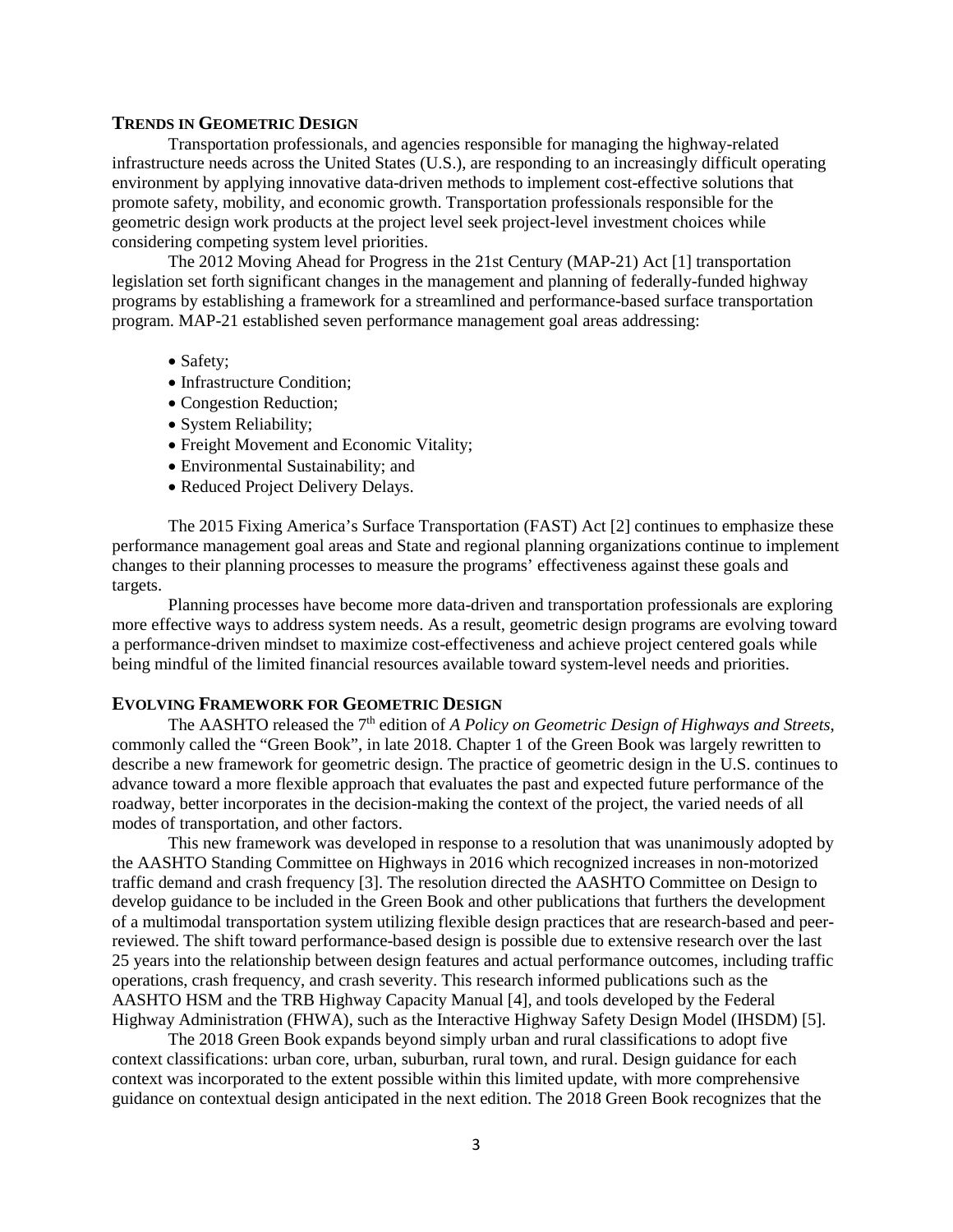functional and context classification for the roadway is not a sufficient basis for design. Therefore, it also includes:

- a modal classification system;
- a project-type classification used to choose the appropriate design approach for each project;
- a flexible design approach needed to find the appropriate balance to meet the needs of all users and modes; and
- a performance-based approach to geometric design.

This flexible approach recognizes that the best use of limited funding available on any one project is essential to improving the overall performance of the transportation network. Since not all aspects of performance are quantifiable, we will need to continue considering both quantitative and qualitative measures.

Beyond the application of performance-based design approaches, dimensional design criteria have also been subject to adjustment with the findings of applied research. The new edition of the Green Book features updated design criteria reflecting the known safety effects of roadway features; the human factors, vehicle characteristics; the contemporary vehicle fleet; and a greater understanding of the physics of vehicular operation. Various innovative intersection and interchange forms were added as well.

The evolution toward a performance-based, flexible and multimodal design approach is expected to continue throughout the development of the  $8<sup>th</sup>$  edition of the Green Book and be fully integrated in that publication. The next edition may also include a *Safe System* [6] approach to design that is gaining popularity internationally. Members of AASHTO are evaluating the deliverables from a recent research project and developing a vision for the  $8<sup>th</sup>$  Edition [7]. Since some decisions made early in the planning process determine what options and alternatives are available during the design phase, application of a performance-based design approach will be necessary in the earliest stages of project decision-making. This shift into the planning arena will challenge the existing compartmentalized nature of project development in many transportation agencies.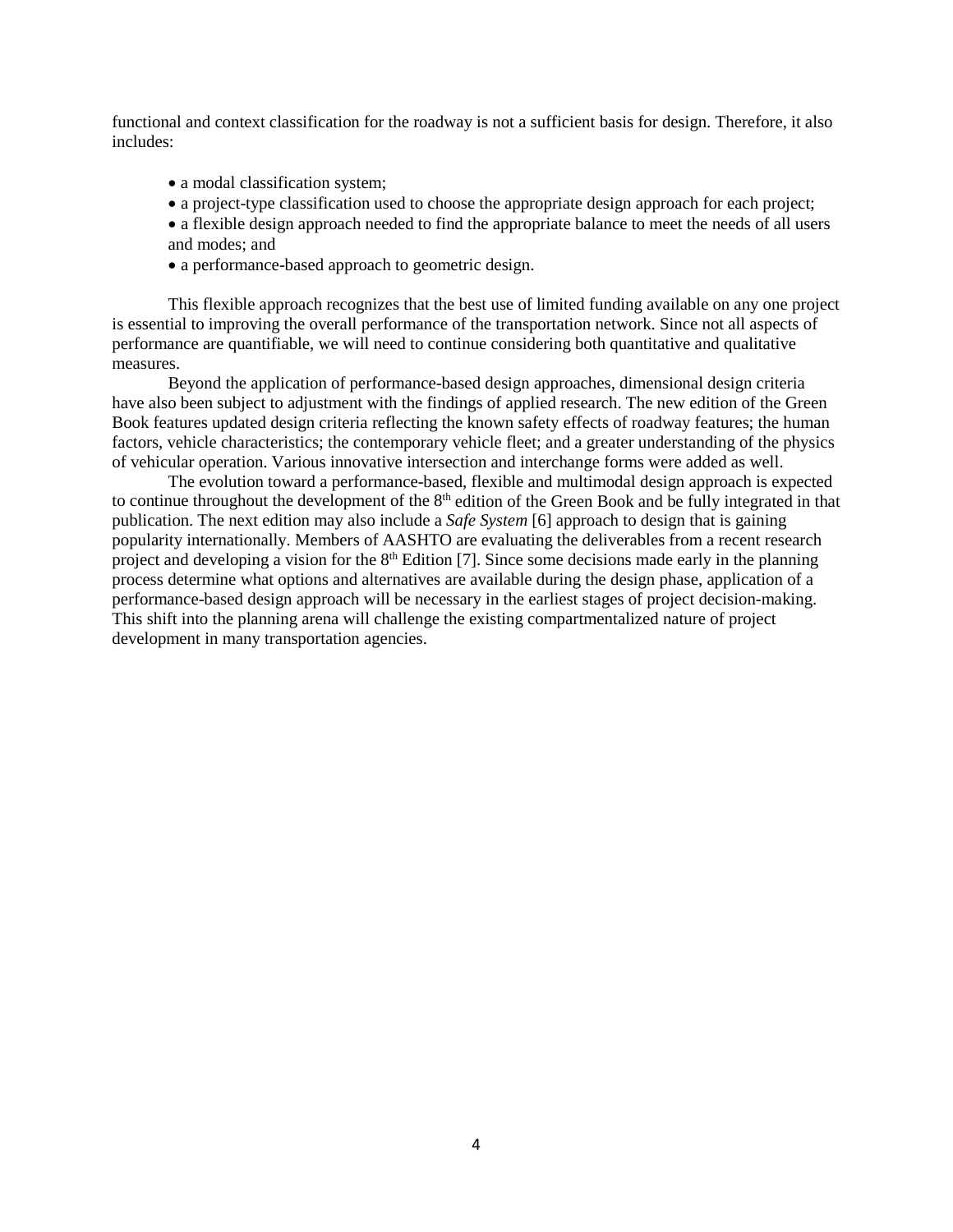## **UNITED STATES HIGHWAY AND TRAVEL PERFORMANCE CHARACTERISTICS**

Today, road building consists primarily of widening projects that increase lane-miles, upgrades or additions to local street networks to serve new commercial and residential developments, and rehabilitation and maintenance projects to maintain the serviceability of existing highways. Local roads are by far the most extensive proportion of the road network, amounting to 2.9 million miles (69.1 percent of total centerline-miles) in 2016 (Figure 1). However, Interstate highways, which accounted for about 48,000 miles (1.2 percent of total system-miles) handled most of the traffic volume (25.4 percent) in 2016 [8].

| <b>Highway Infrastructure and Usage</b>                   | 2000        | 2010        | 2016        |
|-----------------------------------------------------------|-------------|-------------|-------------|
| Public road and street mileage by functional type (miles) | 3,936,222   | 4,067,076   | 4,140,108   |
| Interstate                                                | 46,427      | 46,900      | 48,192      |
| Other freeways and expressways                            | 9,140       | 14,619      | 18,633      |
| Other principal arterial                                  | 152,233     | 157,194     | 155,865     |
| Minor arterial                                            | 227,364     | 242,815     | 246,193     |
| Collectors                                                | 793,124     | 799,226     | 812,261     |
| Local                                                     | 2,707,934   | 2,806,322   | 2,858,964   |
| <b>Total lane-miles</b>                                   | 8,224,245   | 8,581,158   | 8,711,076   |
| <b>Total bridges</b>                                      | 587,135     | 604.460     | 614.386     |
| <b>Total registered vehicles</b>                          | 225,821,241 | 250,070,048 | 268,799,083 |
| <b>Vehicle-miles of travel (millions)</b>                 | 2,746,925   | 2,967,266   | 3,174,408   |

**Table 1.** Public Roads, Streets, and Bridges: 2000, 2010, and 2016 [8]

Safety remains a top priority in the United States (U.S.) with 36,560 motor vehicle fatalities reported in 2018 (Figure 1). This value represents a 2.4-percent decrease from 2017 reported fatalities despite increasing travel volumes. However, non-motorized fatalities continue to increase year after year, with a reported 6,283 pedestrian fatalities and 857 bicyclist fatalities in 2018.



Figure 1. Fatalities and Fatality Rate per 100 Million Vehicle Miles Traveled, 1975-2018 [9]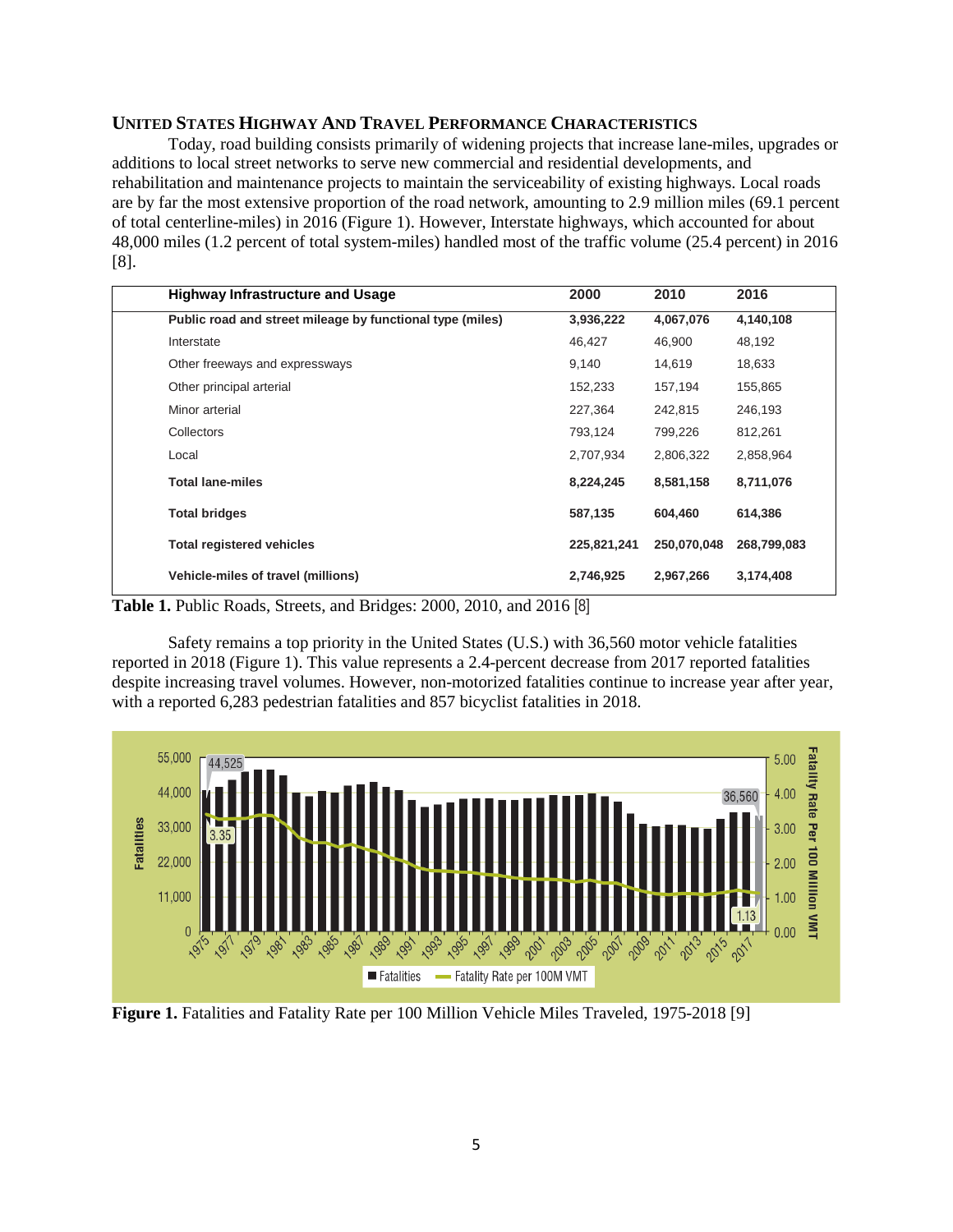#### **IMPROVING DESIGN AND ENGINEERING FOR ALL USERS**

In 2010, the United States Department of Transportation (USDOT) Secretary Ray LaHood announced a new policy on accommodating pedestrians and bicyclists in our transportation networks, which included considering pedestrians and bicyclists as being equal with other modes and providing facilities that serve users of all ages and abilities [10]. In the decade since, there has been a flood of new guidance to help practitioners who are changing their focus from motor vehicle to multimodal forms of travel.

The Federal Highway Administration (FHWA) issued a memorandum in 2013 emphasizing the flexibility inherent in the American Association of State Highway Transportation Officials' (AASHTO) *A Policy on Geometric Design of Highways and Streets* and acknowledged other resources available to improve street design for pedestrians and bicyclists [11]. The FHWA also compiled information on innovative traffic control devices specific to bicyclist facilities that are either the subject of an interim approval or experimentation in accordance with procedures contained in the Manual on Uniform Traffic Control Devices (MUTCD) [12]. In the absence of a design guide for what were then known as *cycle tracks*, the FHWA released the *Separated Bike Lane Planning and Design Guide* [13]. This was shortly followed by the Massachusetts Department of Transportation's similarly titled guide [14], which provided more design details and was the first US publication to address the design of protected intersections.

While the frequency of pedestrian and bicyclist fatalities may be low when compared to the frequency of motor vehicle fatalities, pedestrians and bicyclists are overrepresented and are certainly the most vulnerable users [15]. One way in which States are trying to improve safety for pedestrians is by engaging in the *Every Day Counts* program [16] for rapid deployment of the following countermeasures:

• Rectangular rapid flashing beacons (RRFBs) are active (user-actuated) or passive (automated detection) amber light-emitting diodes (LED) that use an irregular flash pattern at mid-block or uncontrolled crossing locations. They significantly increase driver yielding behavior.

• Leading pedestrian intervals (LPI) at signalized intersections allow pedestrians to walk, usually 3 to 4 seconds, before vehicles get a green signal to turn left or right. The LPI increases visibility, reduces conflicts, and improves yielding.

• Crosswalk visibility enhancements, such as crosswalk lighting and enhanced signage and markings, help drivers detect pedestrians–particularly at night.

• Raised crosswalks can serve as a traffic calming measure and reduce vehicle speeds.

• Pedestrian crossing/refuge islands allow pedestrians a safer place to stop at the midpoint of the roadway before crossing the remaining distance. This is particularly helpful for pedestrians with limited mobility.

• Pedestrian hybrid beacons (PHB) provide positive stop control for higher-speed, multilane roadways with high vehicular volumes. The PHB is an intermediate option between a flashing beacon and a full pedestrian signal.

• Road Diets can reduce vehicle speeds and the number of lanes pedestrians cross, and they can create space to add new pedestrian facilities such as pedestrian crossing/refuge islands [17].

Some cities across the U.S. have robust bicycle networks in place, but many are just beginning to add segments of bikeways to selected corridors, or they are struggling with adapting their facilities to a higher comfort design that will be useful and safe for all ages, genders and abilities. The FHWA has released a *Guidebook for Measuring Multimodal Network Connectivity* [18] that highlights case studies from several locations where they are seeking ways to identify and implement improvements for key segments of their networks. Most recently the FHWA has also released a *Bikeway Selection Guide* [19] to aid practitioners in choosing a bikeway form that is suitable for the project context and those who will be using the facility. Additionally, the National Association of City Transportation Officials (NACTO) released a supplement to their *Urban Bikeway Design Guide* entitled "Don't Give Up at the Intersections" [20], which is the first national publication to provide details for protected intersections. Work has been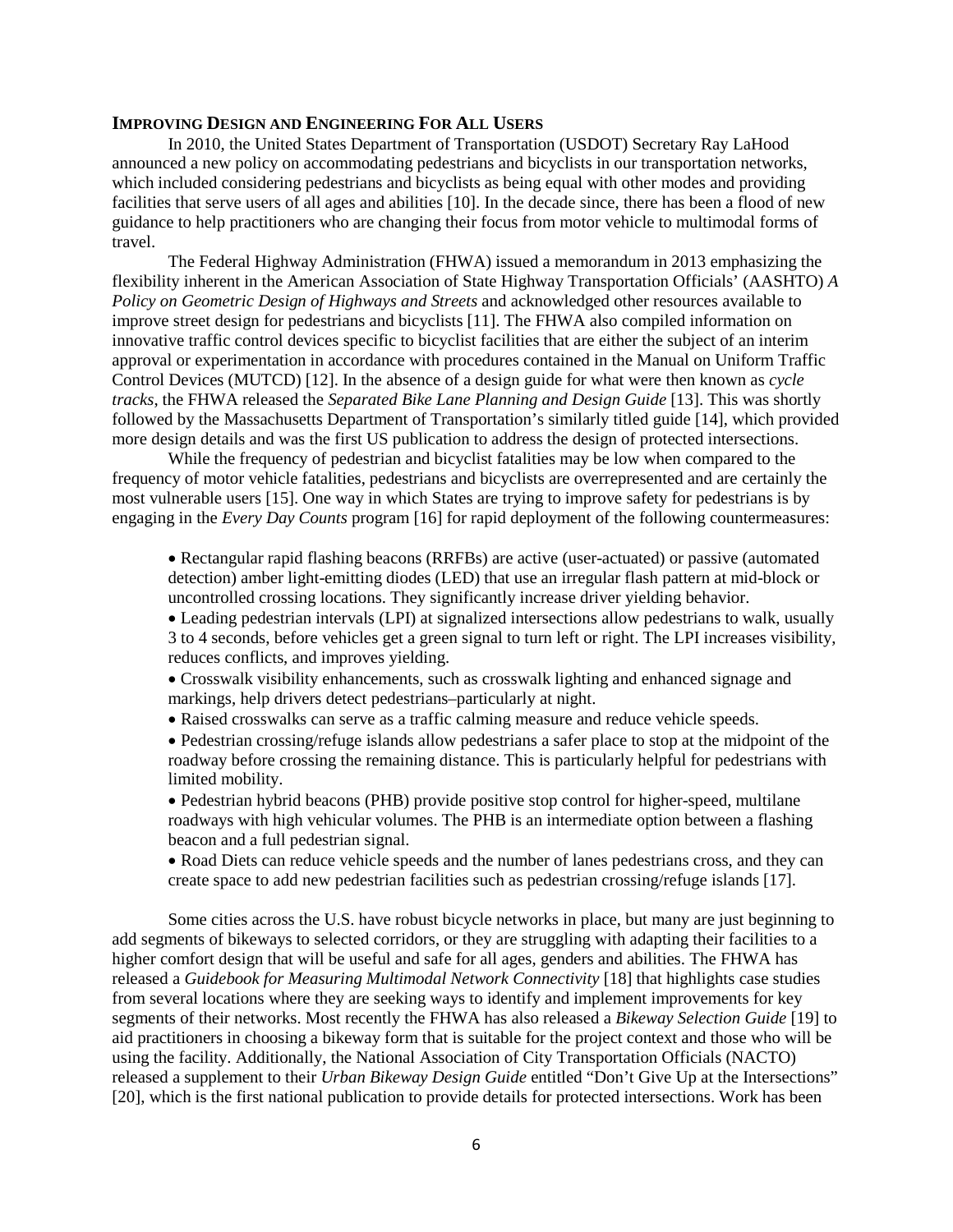ongoing on the 5th addition of AASHTO's *Guide for the Development of Bicycle Facilities* which we expect to incorporate many of these approaches for safer, more comfortable bikeways. Many other related FHWA publications and research products are posted to their web site [21].

An emerging issue in many urban areas across the country has been the deployment of micromobility devices, particularly shared dockless bikes and scooters. Communities are struggling with how to capture data on trips and crashes, classifying devices, and where devices may be used. Additionally, some cities are developing policies on where the devices can be parked, distribution of devices, enforcement for users and for vendors, and equity for all populations. Evaluations are being made of sustainability when considering the life of devices and the traffic generated to maintain the system. Several research studies are ongoing and initial information is being captured on the Pedestrian and Bicycle Information Center web site [22].

## **DESIGNING FOR PEDESTRIANS WITH DISABILITIES**

The Americans with Disabilities Act of 1990, a Federal law referred to as the ADA, requires public entities, such as state and local governments, to operate services, programs, and activities, including pedestrian facilities in public street rights-of-way, such that, when viewed in their entirety, they

are readily accessible to and usable by individuals with disabilities. The ADA requires that a public entity's newly constructed facilities be made accessible to and usable by individuals with disabilities to the extent that it is not structurally impracticable to do so. The ADA also requires that, when an existing facility is altered, the altered facility be made accessible to and usable by individuals with disabilities to the maximum extent feasible. Section 504 of the Rehabilitation Act of 1973, generally referred to as Section 504, includes similar requirements for entities that receive Federal financial assistance.

The 2010 Standards for Accessible Design, adopted by the U.S. Department of Justice (USDOJ), address some aspects of rights-of-way projects, particularly the requirement to provide curb ramps at the intersection of newly constructed or altered roads and sidewalks. However, these DOJ standards, and the 2006 Standards adopted by the U.S. Department of Transportation (USDOT), have limited applicability in the public right of way.



**Figure 2.** Man with visual impairment navigates on a shared street with aid of a long white cane.

In 2011, the U.S. Access Board published a Notice of Proposed Rulemaking (NPRM) in the Federal Register to invite comment on the Proposed Accessibility Guidelines for Pedestrian Facilities in the Public Right-of-Way (PROWAG) [23]. The intent of this effort was to provide comprehensive accessibility guidelines for pedestrian facilities in the public right-of-way that would ultimately be adopted as enforceable standards by USDOT and USDOJ. The Access Board published a Supplemental Notice of Proposed Rulemaking (SNPRM) in 2013 [24] to add draft guidelines for shared use paths, i.e. paths serving a transportation purpose and used by pedestrians, bicyclists, and sometimes others. The proposed PROWAG, including the shared use path provisions, have not been finalized or adopted as of this writing and are not requirements.

The proposed PROWAG includes the following guidance:

- Sidewalks should be at least 4-feet wide (1.2 m.), exclusive of curb.
- The longitudinal grade of the sidewalk should not exceed the grade of the adjacent roadway.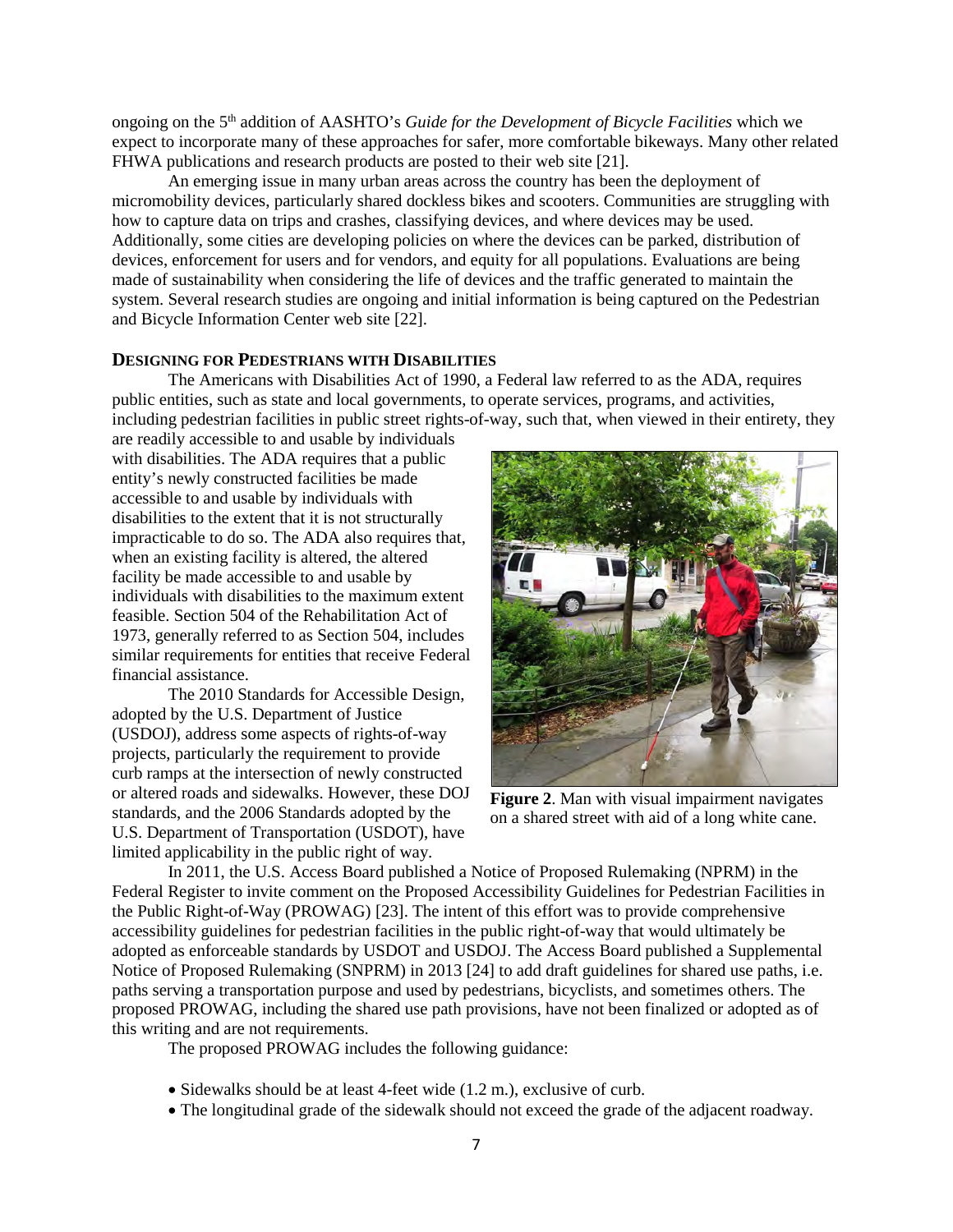• Wherever pedestrian-activated signals are installed, the pushbuttons should be properly located, include locator tones, and communicate the walk signal in audible and vibrotactile formats.

• The cross slope of crosswalks at intersections should not exceed 2% unless the crossing is signalized or uncontrolled, since in those cases traffic may at times proceed through the intersection without slowing.

• Curb ramps and blended transitions should have detectable warning surfaces to effectively communicate the boundary between the sidewalk and street to pedestrians with vision disabilities.

• When on-street parking is marked or metered, a portion of the parking spaces should be accessible.

While the PROWAG has now been under development for 20 years, research into accessibility issues has continued, especially with respect to better provisions for pedestrians with vision disabilities. In 2017, the FHWA published *Accessible Shared Streets: Notable Practices and Considerations for Accommodating Pedestrians with Vision Disabilities* [25]. Based on field observations at several early shared street installations in the U.S., this document summarizes the challenges faced by pedestrians with vision disabilities in these open environments, the effectiveness of treatments that were used on these projects, and the need for further research. A major research effort is now underway in the U.S. to develop a guide to tactile wayfinding in transportation settings for travelers who have vision disabilities [26]. The researchers will conduct human factors testing to determine the detectability, discriminability, and usability of various tactile walking surface indicators to provide wayfinding information in the public right-of-way and in transit stations. The anticipated completion date for this effort is September 2021.

The USDOJ Standards, PROWAG, SNPRM and ongoing research provide a useful framework to help public entities meet their obligations to make their programs, services, and activities in the public rights-of-way readily accessible to and usable by individuals with disabilities.

## **SAFETY PERFORMANCE ANALYSIS**

The 1<sup>st</sup> Edition of the AASHTO HSM was published by the American Association of State Highway Transportation Officials (AASHTO) in 2010, consisting of three volumes containing:

- Part A (Introduction, Human Factors, and Fundamentals);
- Part B (Roadway Safety Management Process);
- Part C (Predictive Method); and
- Part D (Crash Modification Factors).

A Supplement to the  $1<sup>st</sup>$  Edition HSM was published in 2014, adding crash prediction methods for freeway segments and ramps/interchange components to Part C. In the years since, efforts have been focused on implementation of HSM methods as well as working towards an expanded 2nd Edition of the HSM (HSM2) [27].

Transportation agencies are applying HSM analytical procedures to planning, programming, environment, design, operations, and maintenance activities. Designers are applying the HSM to support alternative analyses, design exceptions, and performance-based project decisions. Transportation agencies are investing considerable resources toward developing staff competency and professional capabilities as they work to integrate the HSM into policies and programs.

For transportation agencies to more fully utilize HSM methods and other quantitative safety analysis tools, there is a need to develop more robust data systems. For example, the FHWA Model Inventory of Roadway Elements (MIRE) [28] contains a recommended catalogue of roadway inventory and traffic elements critical to safety management.

The HSM has fostered significant advances in analytical methods in highway safety and this evolution continues; with increased knowledge, safety performance functions and crash modification factors are being developed on an ongoing basis. Users and researchers now have gained experience with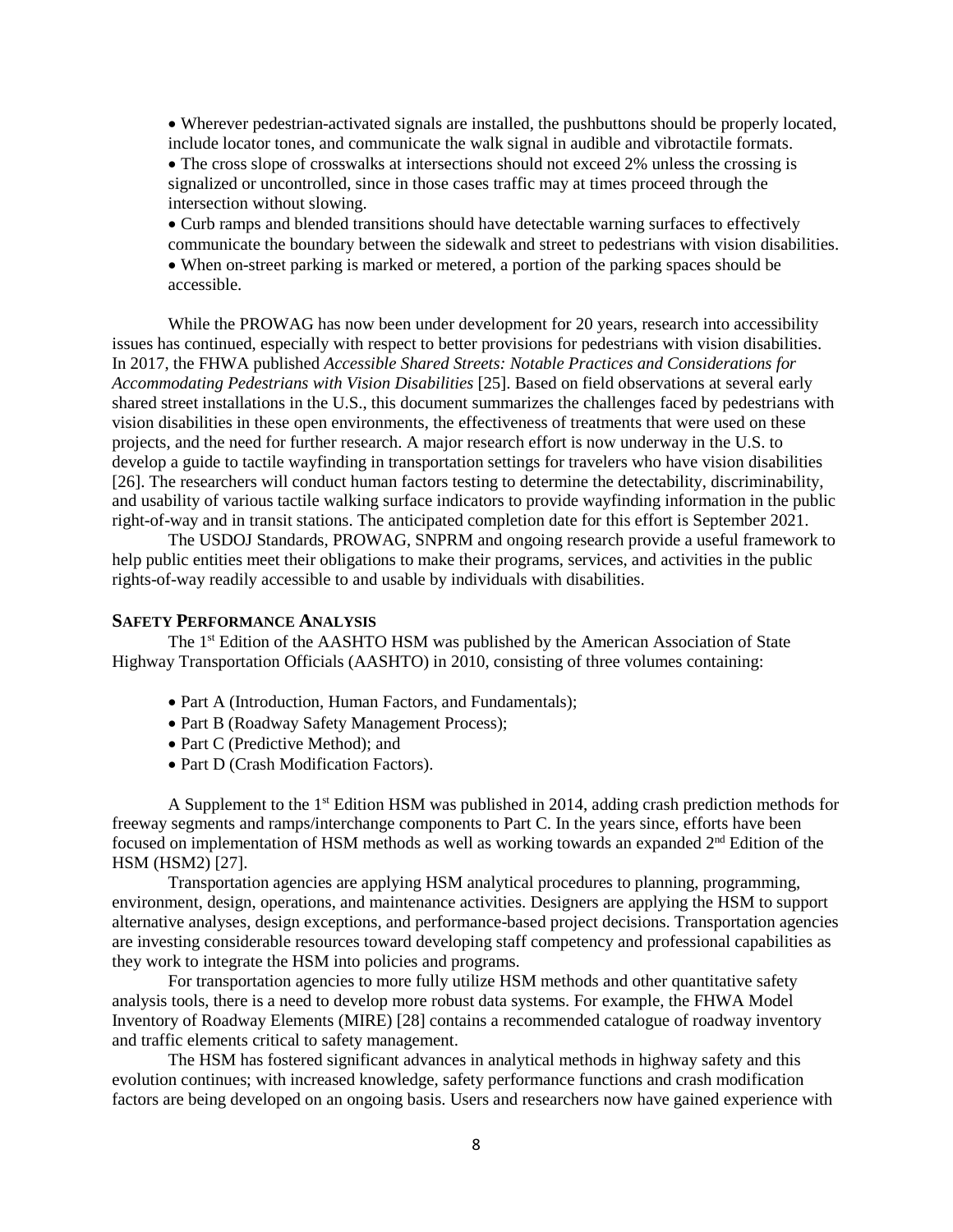the HSM and have outlined priorities for enhancements to HSM chapters, procedures, and models. The proposed Second Edition will synthesize and incorporate relevant ongoing and completed research, related documents, and user feedback to expand the scope and quality of the HSM to increase application and improve the usability [29].

## **PERFORMANCE BASED PRACTICAL DESIGN**

The FHWA launched an effort in 2015 to promote a concept called Performance Based Practical Design (PBPD) [30] which was developed in response to the increasing use and popularity of the Practical Design (PD) concept by state agencies. The goal of a PD program can be characterized as a renewed focus on scoping and designing projects to stay within the core purpose and need and reducing the net-cost of all projects. The FHWA's goal in developing a PBPD concept was to improve the statedeveloped concept of PD by encouraging transportation professionals to increase the use of performance analysis information to make more informed decisions while utilizing flexibility that exists in current design guidance and regulations. After interviewing several states about how their PD programs are structured and implemented, the FHWA focused PBPD on developing/improving the capability of applying data-driven tools and methods to help inform project decisions.

Under the PBPD philosophy, the FHWA encourages design engineers to consider how a project investment decision may compliment an agency's system objectives, and when appropriate, scrutinize a design choice regarding the project purpose and need. Where possible, the FHWA encourages designers to consider whether it is appropriate to make a design choice that improves performance over existing conditions while not meeting full design standards. The use of data-driven tools can help quantify how this choice may be a more cost-effective choice for a given project, while being consciously aware of how project decisions can compete with meeting system-wide performance objectives for all users and modes of travel. By meeting a project's purpose and need and making improvements to the existing conditions while preserving precious funds for needs found elsewhere in the system, an agency should be able to accelerate performance improvements of the system. Several state agencies have adopted a PBPD philosophy into their design programs and increased the use of data-driven tools in design decision making.

#### **HIGHER DESIGN SPEEDS**

Mainly in the western U.S., there is growing interest and consideration for using high design speeds on rural and/or toll facilities (80 mph [130 kph] and above). The Texas Department of Transportation (TxDOT) was one of the first states to embark on design considerations for high-speed corridors and other states have followed. Most state and national roadway design guidance does not provide for design speeds above 80 mph [130 km/h], so roadway designers have been struggling to identify appropriate design values for these special high-speed facilities.

The TxDOT sponsored initial research and a report titled *Criteria for High Design Speed Facilities* [31] expanded upon existing design guidance and identified new criteria for design speeds up to 100 mph [160 km/h]. The report presented the issues and concerns, along with generating potential values for design speeds of 85 mph [140 km/h] to 100 mph [160 km/h] for certain design criteria, ramp design elements, and roadside items.

The 7<sup>th</sup> Edition of the AASHTO Policy on Geometric Design for Streets and Highways added values for stopping sight distance, decision sight distance and superelevation runoff for a design speed of 85 mph, while in other cases providing the designer with information on how to calculate needed values for higher design speeds. Several state transportation agencies are further developing guidelines and considerations for higher speed design criteria.

#### **MANAGED LANES**

Transportation agencies are faced with growing challenges of congestion and a limited ability to expand freeway capacity due to construction costs, right-of-way constraints, and environmental and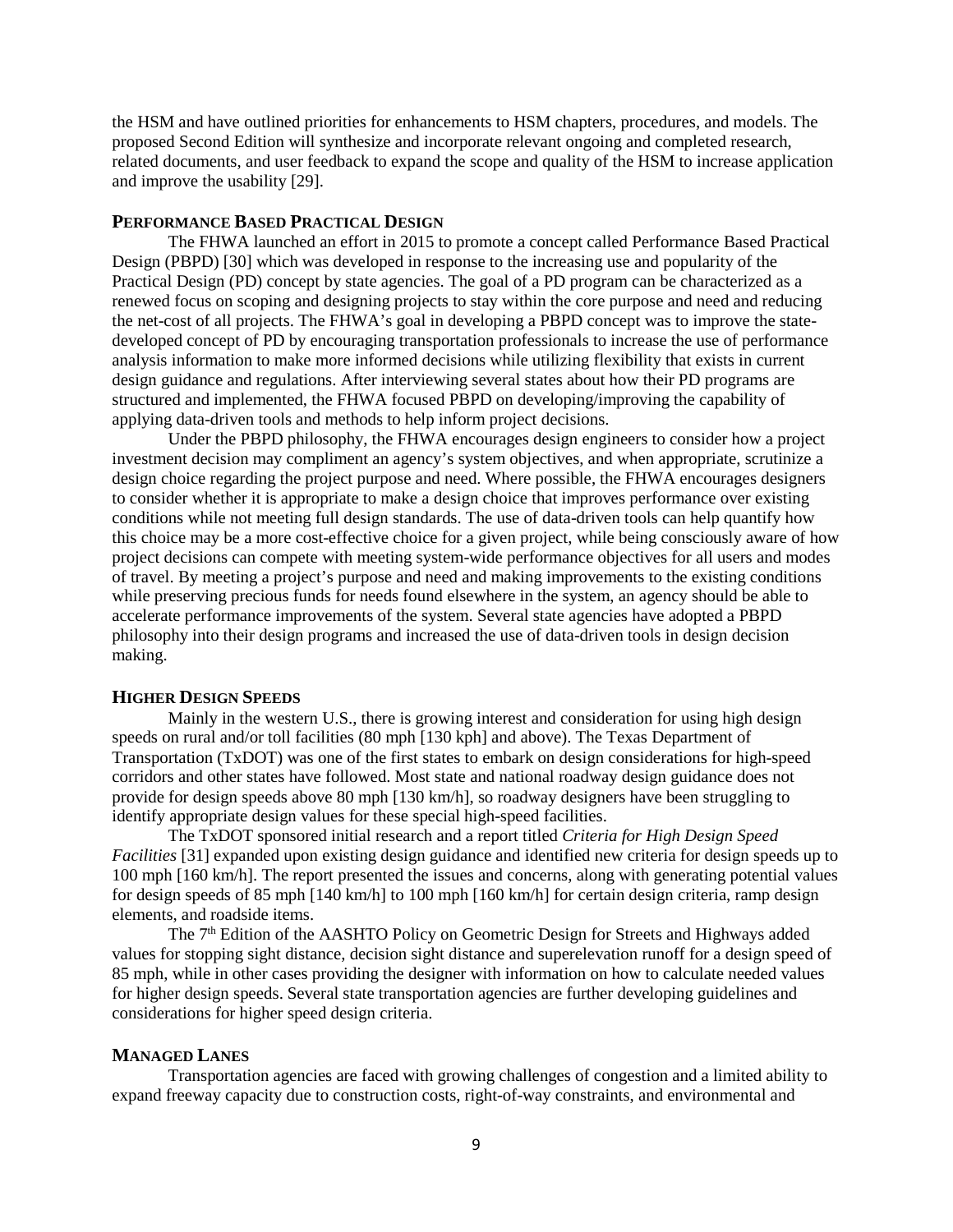societal impacts. Transportation officials are taking advantage of opportunities to address mobility needs and provide travel options through a combination of limited capacity expansion coupled with operational strategies that seek to manage travel demand and improve transit and other forms of ridesharing. Managed lanes are one approach that combines these elements to make more effective and efficient use of a freeway facility. More information on managed lanes is available at

# [https://ops.fhwa.dot.gov/freewaymgmt/managed\\_lanes.htm.](https://ops.fhwa.dot.gov/freewaymgmt/managed_lanes.htm)

The distinction between managed lanes and other traditional forms of freeway lane management is the operating philosophy of "active management." Under this philosophy, the operating agency can proactively manage demand and available capacity on the facility. The agency defines from the outset the operating objectives for the managed lanes and the kinds of actions that will be taken once pre-defined performance thresholds are met. Actions may include: modifying vehicle occupancy requirements, making certain vehicle types permitted or not permitted to use the managed lanes, or adjusting the times that the managed lanes are in operation. [32]

Managed lanes encompass a range of strategies and techniques to more efficiently utilize limited freeway capacity. These strategies and techniques may be implemented using a fixed; i.e., time of day, scheme or dynamically where the managed lane approach varies as traffic and other conditions change. The managed-lane strategy most commonly used in the U.S. is high-occupancy-vehicle (HOV) lanes, where priority is given to vehicles with two or more occupants. Several previously implemented HOV lanes have since evolved into high-occupancy-toll (HOT) lanes, where drivers can pay a toll to use the HOT lane when they don't meet the vehicle occupancy requirements to use the lane for free. Prices are set to keeping the lane flowing reliability and maximizing the movement of people, while also providing a benefit of travel time and trip reliability to drivers who pay the toll. Presently there are more than 150 HOV or HOT facilities in the U.S.

Where congestion is high and space for the addition of lanes is limited, part-time shoulder use (PTSU) is another managed-lane strategy that is becoming more commonly considered in the U.S. With PTSU, the existing shoulder is used as another travel lane, either for set time periods when congestion is usually high, or dynamically in response to existing or predicted traffic conditions. Often PTSU deployments are combined with Active Traffic Management strategies which allow operators to immediately open or close lanes, change speed limits, or adjust ramp metering rates. These complementary strategies support traffic incident management and maintenance activities on facilities with PTSU. Research is currently underway to investigate and develop crash prediction models for both freeways with managed lanes as well as freeways with PTSU. [33]

## **INNOVATIVE INTERSECTION AND INTERCHANGE GEOMETRICS**

The dual challenges of improving safety for all users and reducing congestion is particularly problematic at intersections. Transportation professionals in the U.S. have expanded the utilization of innovative intersection designs to better meet the increasingly complex safety and mobility needs and do so within the practical constraints and limited resources available. Examples of innovative intersections and interchanges promoted by the Every Day Counts program [34] and gaining popularity in the U.S. include the roundabout, restricted crossing U-turn (RCUT), median U-turn (MUT), displaced left-turn (DLT), and the diverging diamond interchange (DDI).

The safety benefits of innovative intersection designs come from reducing the number and severity of intersection conflict points. In comparison to conventional intersections, designs such as the RCUT and MUT reduce the total number of conflict points and particularly the more severe crossing conflicts. By reducing the number and severity of conflict points, innovative intersections greatly reduce the risk of severe injury. Many innovative intersection designs are also demonstrating advantages for pedestrians and bicyclists. Several U.S. transportation agencies have implemented Intersection Control Evaluation (ICE) policies and procedures to evaluate and screen an expanded array of intersection choices with specific goals for implementing safer and more operationally efficient choices for a variety of user groups. The FHWA supports and encourages the advancement of ICE as a data-driven, performance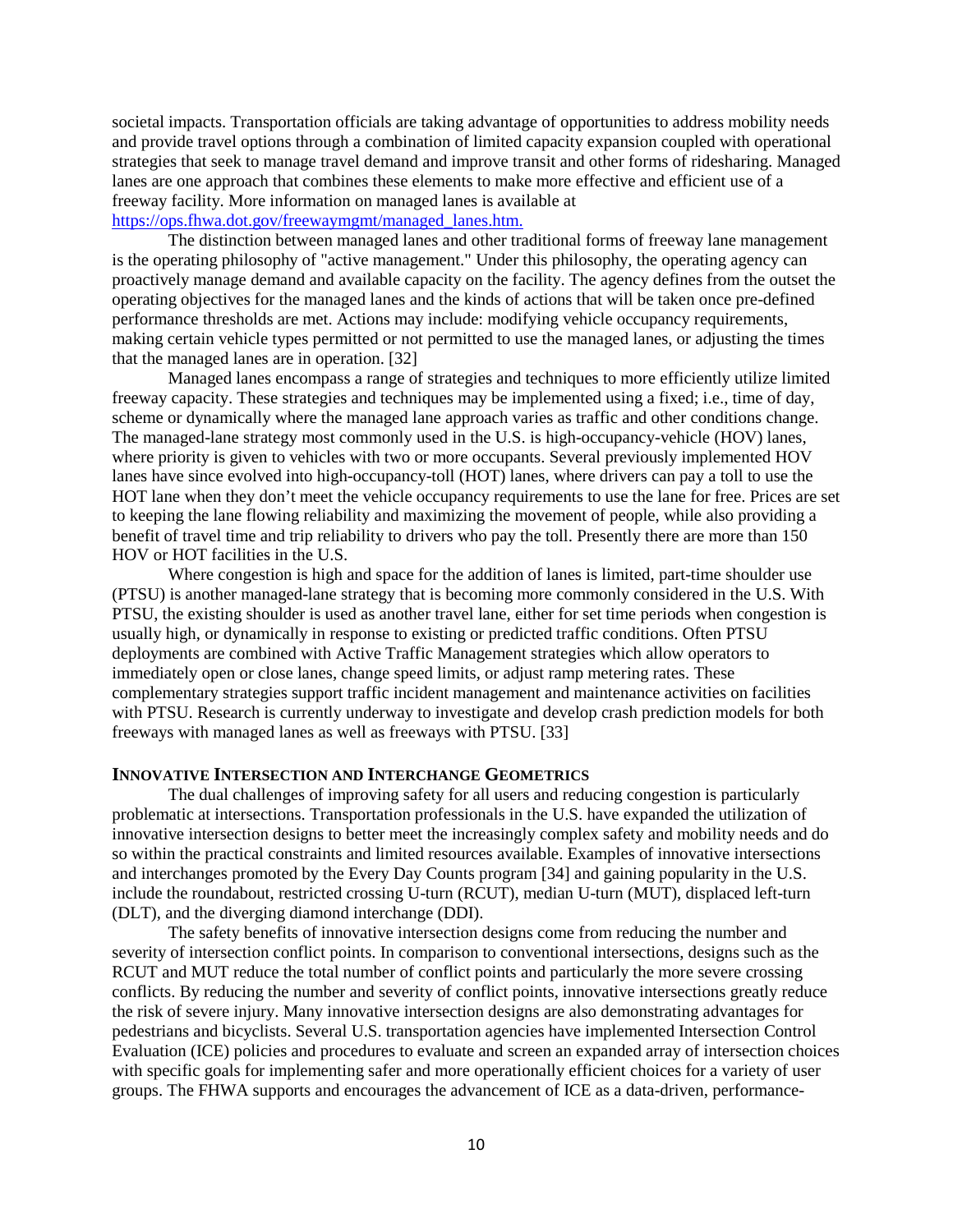based framework and approach to objectively screen alternatives and identify an optimal geometric and control solution for an intersection.

With approximately one-fourth of all U.S. traffic fatalities occurring at intersections, the FHWA has been promoting the implementation of safer designs as widely and routinely as possible. To assist in these efforts, the FHWA has developed numerous technical guides as well as outreach and education materials. Because innovative intersections generally look or function differently from conventional designs, public outreach and education is critical. The FHWA guides place emphasis on strategies to design innovative intersections to benefit pedestrians, bicyclists and transit users.

Arguably the greatest success in advancing innovative designs has been the proliferation of the DDI. The DDI improves safety and operations of the intersections at a diamond-style interchange by reducing the number of conflict points and by allowing more efficient two-phased signalized intersections at the ramp terminals with the interchange crossroad. This is accomplished through geometry and channelization that transposes traffic direction on the crossroad between the ramp terminals, thus allowing a left-turn movement without the need for an exclusive signal phase. The result is more efficient traffic signalization schemes that allow more vehicle throughput along the crossroad with fewer lanes needed. Since the first DDI in the U.S. opened to traffic in 2009 more than 100 DDIs have been constructed within the US and many more are currently in design and study.

## **INTERSECTION CONTROL EVALUATION (ICE) PROCESS**

ICE is defined by the FHWA as a data-driven, performance-based framework and approach used to objectively screen alternatives and identify an optimal geometric and control solution for an intersection [32]. The development of ICE policies and procedures have linked efforts to advance implementation of innovative intersection designs with the application of PBPD to intersection projects. ICE is intended to first inform project scoping and planning decisions that take place very early in the project development process, and then subsequently guide the alternative selection process that occurs later with a transparent performance-based approach.

Specifically, ICE consists of a policy and process that is developed and adopted by a state or local transportation agency that requires consistent, objective and quantifiable consideration of a full array of intersection design alternatives of varying geometry and traffic control, including both conventional and innovative designs. The policy component establishes that the full array of alternatives *must* be considered for any intersection project that meets the criteria. The process component lays out a consistent series of steps and procedures that must be followed, so that each intersection project is considering the alternatives in highly similar ways using identical performance metrics. An added and intentional feature of ICE is that the process requires the decisions and rationales be documented, providing greater transparency about how and why a preferred alternative is ultimately selected.

Conducting an ICE involves a 2-stage process. Stage 1 is a high-level, project scoping and planning exercise, intended to vet the complete array of intersection design and control options and narrow the list of possible alternatives to a small number, often as few as 2 or 3. Stage 2 is conducted as part of the preliminary engineering phase of project development, where more detailed design is developed for each alternative, and various safety and operational analyses, as well as environmental and benefit-cost considerations, are conducted in greater depth for the project users (e.g. automobiles, trucks, transit, pedestrians, bicyclists). Upon completing Stage 2, a preferred alternative is typically evident.

The performance metrics can vary based on the policy needs of the state or local agency. All the ICE policies in place as of October 2019 include metrics for safety performance (based on predicted or expected crash analysis) and operational performance (measures of effectiveness such as volume-tocapacity ratio, average delay, queuing, travel time reliability, and level of service). Other metrics varied based on what information would typically be available at the different stages that would facilitate meaningful analysis, but this list includes pedestrian and bicycle considerations, right-of-way impacts, capital costs, and freight movement.

In the U.S., as of October 2019, there are nine state departments of transportation with active ICE policies (Minnesota, Wisconsin, California, Indiana, Washington, Georgia, Florida, Pennsylvania,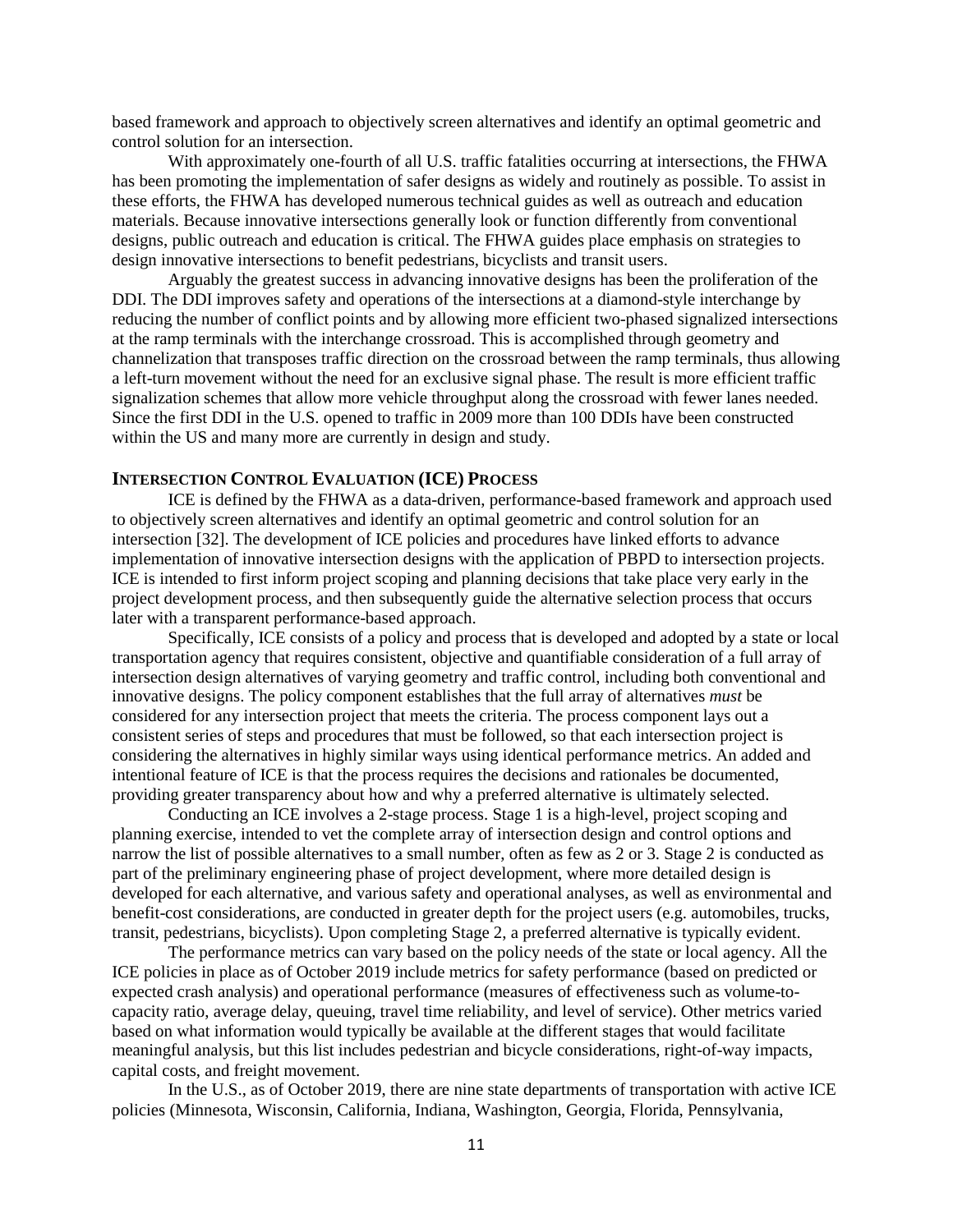Nevada), four additional states with ICE policies nearing completion (Virginia, Arizona, Louisiana and Colorado), and many States actively developing or showing interest in ICE policies.

As more states adopt ICE policies and procedures, there is also a growing number of ICE tools with which the process can be efficiently completed. Through the Highway Safety Manual Implementation Pooled Fund Study, and in partnership with the FHWA, the Safety Performance for Intersection Control Evaluation (SPICE) tool [33] was developed to facilitate a Stage 1 safety analysis. This Microsoft Excel-based spreadsheet tool is a faithful implementation of the Highway Safety Manual, 1st Edition, using safety performance functions and crash modification factors to characterize relative safety performance among the various intersection options. The FHWA Primer on ICE [32] lists other tools available to support ICE, including several developed to meet specific states' needs.

## **EMERGING TECHNICAL AREAS**

In the U.S., the continued advancement of the use of three-dimensional (3D) design software in the project design phase has further enabled the use of automated machine guidance (AMG) on construction projects. Designers using 3D software packages can visualize the geometric improvements and identify potential issues and conflicts early in the design process. In addition, rather than providing staking reports in the contract, a refined 3D terrain model can be provided. During construction, the need for survey staking during the earthwork and fine grading operations can be minimized thereby increasing project safety. Also, if field conditions dictate the need to make changes to the design, then adjustments can be generated by the designer and transferred back to the contractor without regenerating plan sheets. The use of 3D design software in conjunction with AMG are transforming the way projects are designed and constructed in the U.S.

The concept of Building Information Modeling (BIM) is a collaborative work method for structuring, managing, and using data and information about transportation assets throughout their lifecycle (from planning, design, and construction to asset management and maintenance) to maximize the benefit of the data collected at various stages of a project, resulting in cost savings and efficiencies. BIM provides critical information to anyone who needs it, when they need it. Once built, a BIM model becomes a virtual and accurate collection of transportation infrastructure asset data used for system-wide decision-making.

The focus on a project's life cycle recognizes that digital data and models that are created in project design can be used to more efficiently and safely build projects during project construction. Using the data from construction to develop digital as-builts provides key information as agencies maintain those assets over time. The FHWA efforts are on promoting an open exchange of data so that the investments made during project development and construction can be realized throughout the project lifecycle.

### **INTEGRATING HUMAN FACTORS INTO DESIGN**

Human factors pertain to the capabilities and limitations of human beings as vehicle drivers, bicyclists, motorcyclists, pedestrians, and other roadway users. Applying the knowledge of human factors is a critical component for safe and efficient road design. Highway agencies and design practitioners are increasingly applying human factors principles in the design decision-making process. Knowledge about how certain user groups are likely to respond to given conditions can help designers reduce the risk of user error, or at least minimize the consequences of an error should one occur.

An important new focus area for the FHWA Human Factors Program is research into connected and distributed multi-modal simulation. Connected simulation technology offers enormous potential to study interactions between drivers, pedestrians, and bicyclists and assess the impact of new technologies on safety and mobility. Two FHWA Exploratory Advanced Research (EAR) sponsored projects are conducting research and development of an innovative mixed-mode connected driving, pedestrian, and bicycling simulator system. Graphical avatars that represent the live movements of drivers, bicyclists, and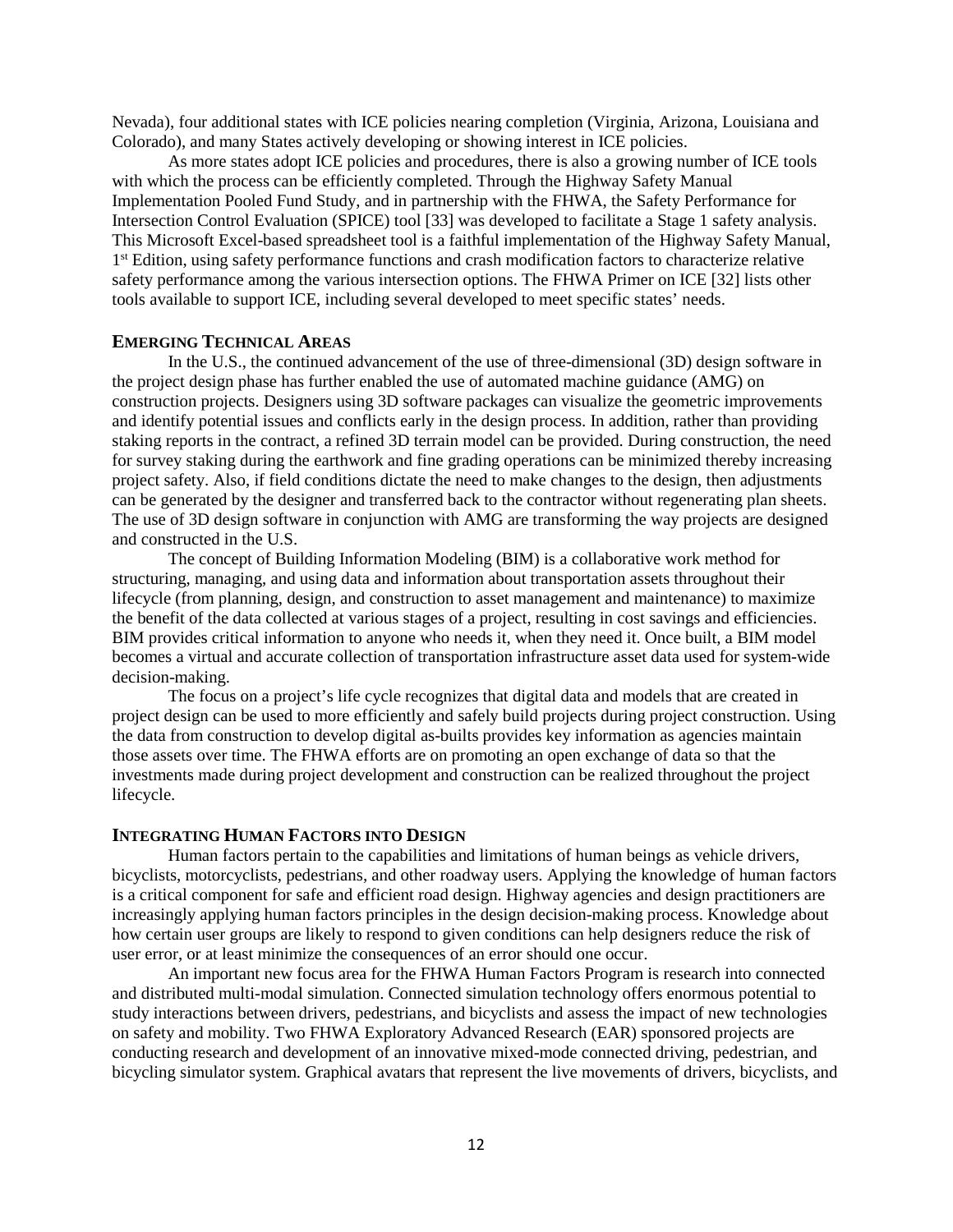pedestrians will be incorporated into the simulation and new methods of scenario control techniques will be developed to conduct full-fledged experiments examining the interactions between these road users.

Virtual Reality (VR) is an immersive technology which users navigate within a rich 3D environment. VR technology offers the opportunity to study vulnerable road user behavior without the potential risk on on-road, real-world conflicts with vehicles. At present, the FHWA Human Factors Team is exploring the potential benefits of Vehicle-to-Everything Communications [34] applications for bicyclists. Bicyclists navigate a virtual environment and encounter several hazards (e.g., red light runner, car overtaking bicyclist) and accompanying alerts. The efforts are being performed in conjunction (via a CRADA, or Cooperative Research and Development Agreement) with a Small Business Innovation Research funded project, with Charles River Analytics. Data from approximately 35 people have been collected and a preliminary report with results from 100 cyclists is expected to be completed soon. [38]

The goal of these projects is to transform simulation technology to enable studies of how the expectations, anticipations, and responses of all road users are influenced by futuristic vehicle technologies, new infrastructure designs, and by each other. We hope to use the research results of these EAR projects to help virtually connect our Highway Driving Simulation, VR Bike simulator, and VR pedestrian simulator into a connected simulation virtual environment.

Until very recently, highway safety research has primarily relied on studies employing historical crash data, as well as simulators and small, limited time field studies. To complement these efforts, a large naturalistic driving study [39] was designed and conducted over a three year period (2010-2013) in six states (Florida, Indiana, North Carolina, New York, Pennsylvania, Washington) to provide the research community with a resource to better understand driver behavior and how drivers are interacting with the vehicle, mobile devices, traffic, vulnerable road users (bicyclists /pedestrian), and road characteristics and features.

The Second Strategic Highway Research Program (SHRP2) Naturalistic Driving Study (NDS) data and its companion database – the SHRP2 Roadway Information Database (RID) [36] became available for use beginning mid-2015. The NDS provides real-world information regarding driving behavior and vehicle performance, and the RID provides roadway features and characteristics, historical crash, traffic, weather, and 511 information. These databases are linkable allowing researchers to investigate driver behavior in association with actual roadway characteristics and driving conditions.

Since these data were implemented in 2015, over 300 research projects have been initiated including, but certainly not limited to, on-going FHWA sponsored projects which are addressing a variety of issues including: interactions between drivers and pedestrians at signalized intersections; evaluating near-term safety impacts of speed limit increases; recommendations for work zone safety countermeasures; assessing the impacts of roadway lighting in reducing crashes; and investigating driver performance and behavior in adverse weather conditions.

Candidate research projects being developed under the U.S. Department of Transportation's Transportation Pooled Fund Program [37] include: incorporating the impacts of driver distraction into highway design and traffic engineering; validation of performance-based design; investigating how multimodal environments affect multitasking driving behaviors; reducing information overload for freeway guide sign at complex interchanges: verification and calibration of microscopic traffic simulation; developing speed crash modification factors; effects of varied route choice behavior on road networks; effects of weather, traffic, and roadway infrastructure on interstate secondary crashes; and development of facility specific drive cycles for emission modeling.

## **CONNECTED AND AUTONOMOUS VEHICLES**

Automated vehicles (AVs) have the potential to transform the U.S. roadways. They could increase vehicle safety, improve transportation system efficiency, and enhance mobility for many people who may be unable to drive today. Although they offer a wide range of benefits, they may also introduce uncertainty for the agencies responsible for the planning, design, construction, operation, and maintenance of the U.S. roadway infrastructure.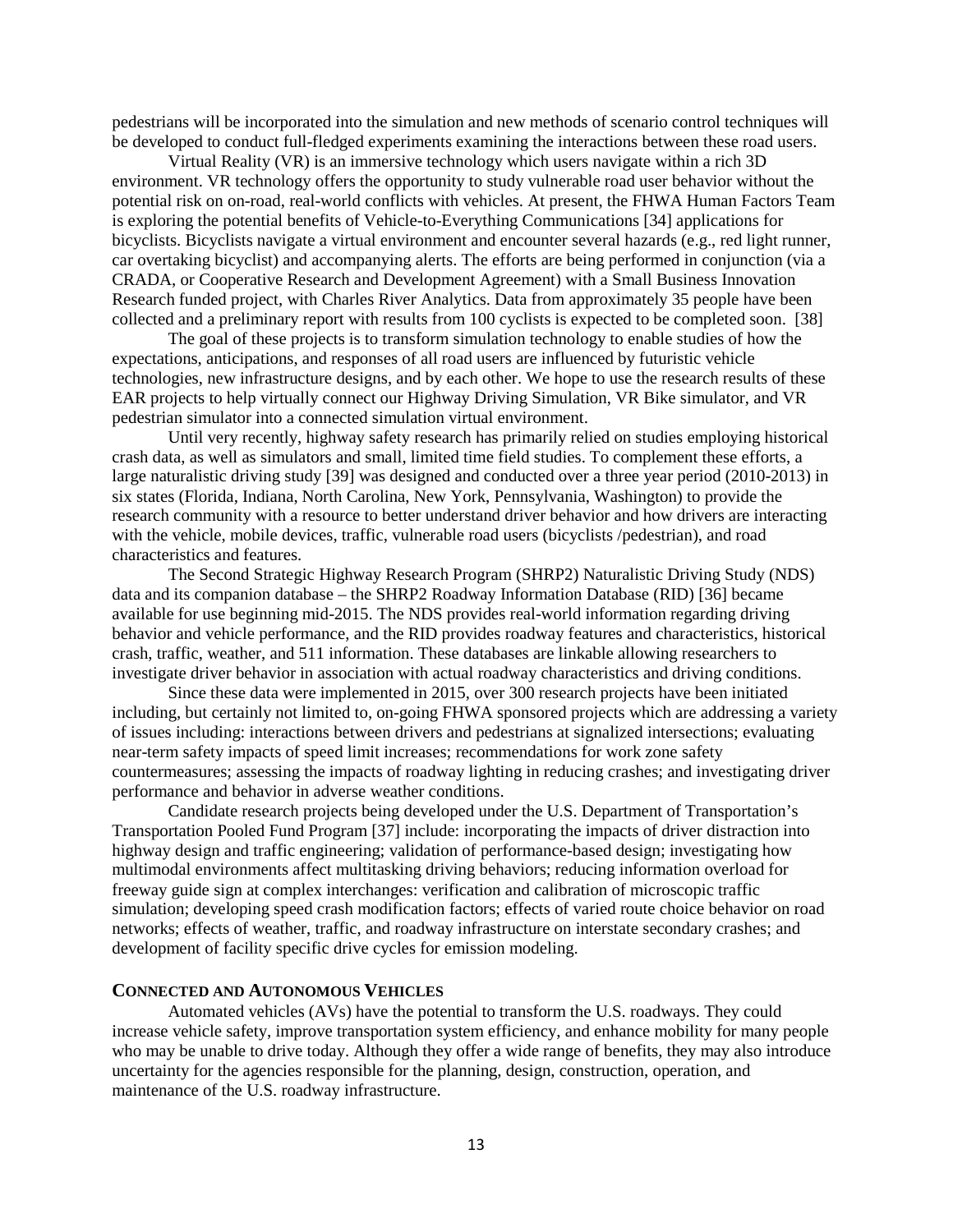In June 2018, the FHWA initiated the National Dialogue on Highway Automation which consisted of a series of meetings held across the country to facilitate information sharing and engage the transportation community in a conversation on how to safely and efficiently integrate automated vehicles into the road network [38]. A diverse group of stakeholders provided input on key issues regarding automation. This input will help inform future and existing FHWA research, policies, and programs. The FHWA is focused on the following objectives relating to how CAV technology will impact transportation programs:

• Understand the potential impacts of automated vehicles on national highway infrastructure, safety, policy, operations, and planning.

• Prioritize actions to inform the integration of automation into existing FHWA programs and policies.

• Create models for sustained information sharing among public agencies and the private sector. Support newly developed partnerships among these organizations and define a clear path of communication among FHWA and automation stakeholders.

• Gather insights from infrastructure owners and operators (IOOs) and inform the development of possible technical guidance actions at the Federal level.

• Validate or provide direction into highway research priorities and roles among the FHWA, national partner organizations, industry, and State and local governments.

• Develop an engaged national community or coalition on integrating automated vehicles into the roadway system, using inputs from States, local governments, industry, and associations, alongside the FHWA and other Federal agencies.

Existing infrastructure standards do not necessarily reflect the introduction of automated vehicles. As a result, they may require updates to accommodate new infrastructure requirements needed for AVs to operate safely and efficiently on public roads. Notably, the importance of reviewing infrastructure standards, such as the MUTCD, to assess needed updates. Given the rapid pace of AV technology development, the standards development process may need to accelerate to keep pace with AV technology.

The nature of automated truck platooning applications may introduce different challenges. Agencies are looking at how load issues of truck platooning may affect bridges, as they were not initially designed with automated platoons in mind, as well as how truck platooning may affect the harmonics of a bridge.

The safety of all users must remain a primary focus as AVs are widely introduced onto public roads and accordingly, the safety mission of state and local transportation agencies and the need to balance potential safety benefits offered by AVs with any potential risks. Automated vehicles will need to be able to interact safely with human drivers, bicyclists, pedestrians, and all road users. Additionally, the vehicle fleet will likely remain diverse in terms of the mix of automated and non-automated vehicles in the near future. As a result, AVs should have the capability to interpret the intent and movements of human drivers and other road users. Human drivers and vulnerable road users often use nonverbal cues to communicate (e.g., hand signals). The ability of AVs to interact safely with all road users is critical for public safety and acceptance.

The specific infrastructure requirements for enabling AVs remain unclear. Some developers of AV technology have suggested that changes in the roadway design, condition, and level of maintenance can enable operations of AVs. Yet, other AV technology developers suggest that infrastructure changes are not needed because they are designing AVs to operate on the roadway infrastructure as it exists today. IOOs seek greater clarity, not only on the infrastructure requirements and conditions needed to enable AV technology, but also the funding implications that may result from any infrastructure improvements. New funding mechanisms may need to be explored as AV infrastructure requirements become better understood.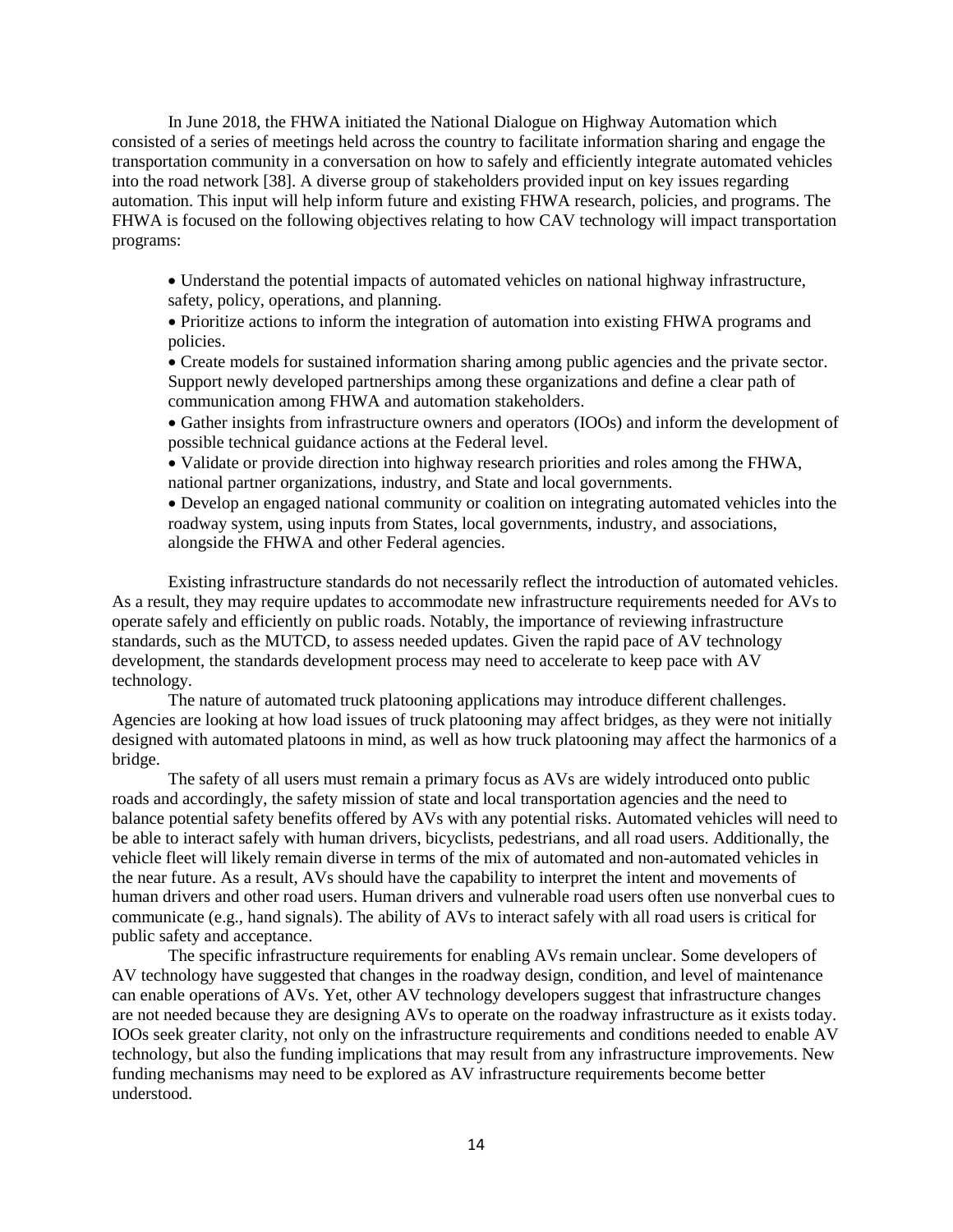## **CONCLUSION**

Transportation professionals responsible for geometric design are utilizing new technology, analysis tools, and approaches to meet priorities in the United States. The progress being made among the technologies described herein will help transportation agencies improve performance, mobility, and safety needs for projects and systems. A key challenge facing the U.S. involves how to safely accommodate our most vulnerable users as vehicular and non-motorized activity is expected to continue to increase.

Reducing fatalities and serious injuries is the top priority for transportation agencies. Changes in geometric design toward a performance-based approach enables a clearer understanding how design may influence safety performance which is a critical factor when prioritizing project performance goals. Another critical factor where progress is being made is the interaction between the human factors and design as it relates to performance. Nationally, we must continue to embrace flexibility and innovation to leverage our increasing understanding of how our decisions affect performance to deliver performance in a cost-effective manner and meet transportation priorities in the U.S.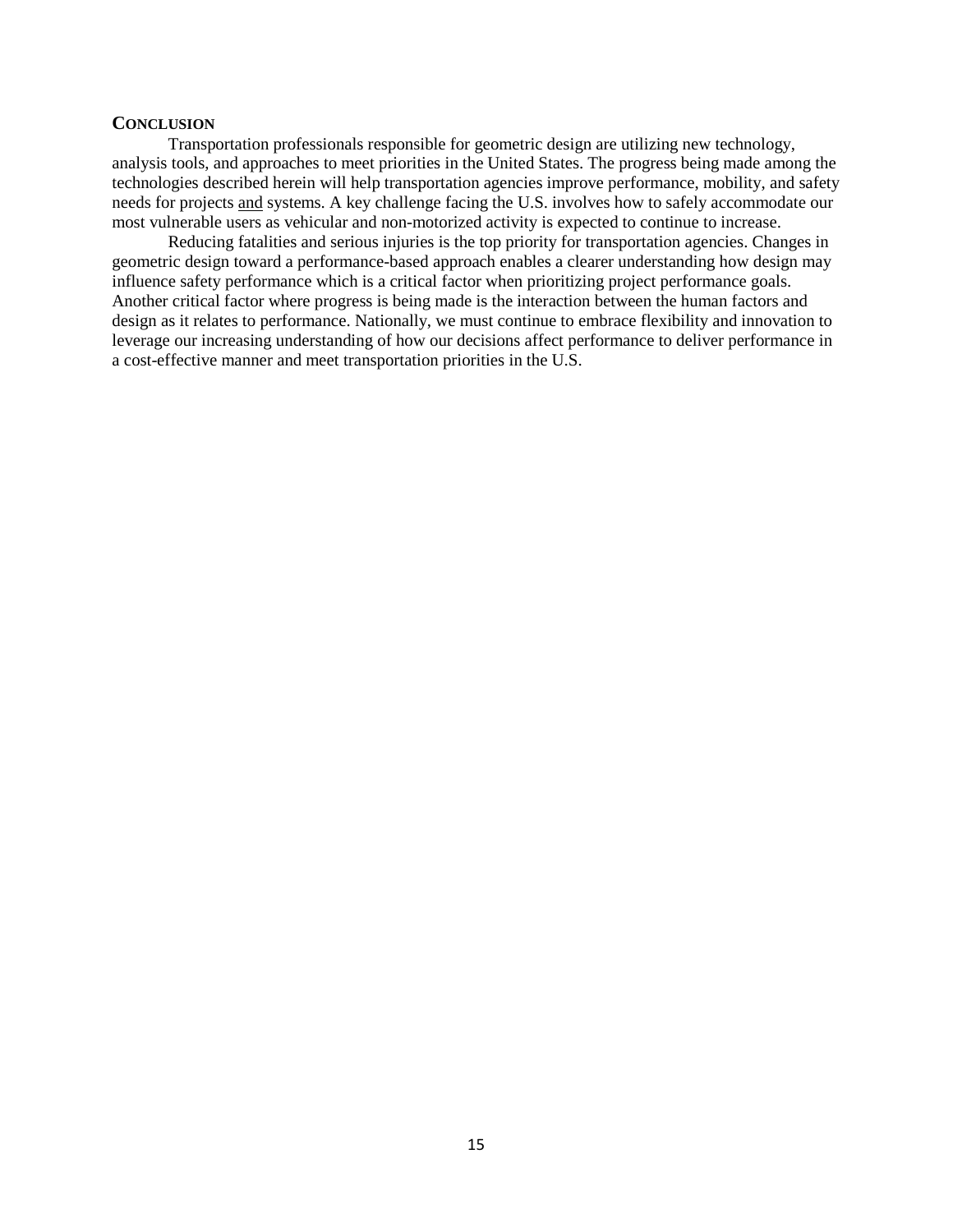#### **AUTHOR CONTRIBUTIONS AND ACKNOWLEDGEMENTS**

The author would like to acknowledge the following Federal Highway Administration officials for their contributions, expertise, and assistance in preparing this report: Clayton Chen, John Corbin, Mark Doctor, Jim Esselman, Patrick Hasson, Elizabeth Hilton, Jim Hunt, Keith Harrison, Hillary Isebrands, Robert Mooney, Katherine Petros, Brian Philips, Jeff Shaw, Brooke Struve, Clayton Wellman, and Connie Yew. The author would also like to acknowledge Jeff Jones, Assistant Chief Engineer with the Tennessee Department of Transportation and Jim Rosenow, Design Flexibility Engineer with the Minnesota Department of Transportation for their contributions to this report as well as their leadership and vision as members of American Association of State Highway Transportation Officials (AASHTO) Committee on Design. Finally, the author would like to extend special thanks to Brooke Struve for her editorial contributions and Elizabeth Hilton for her assistance with coordinating with our AASHTO partners.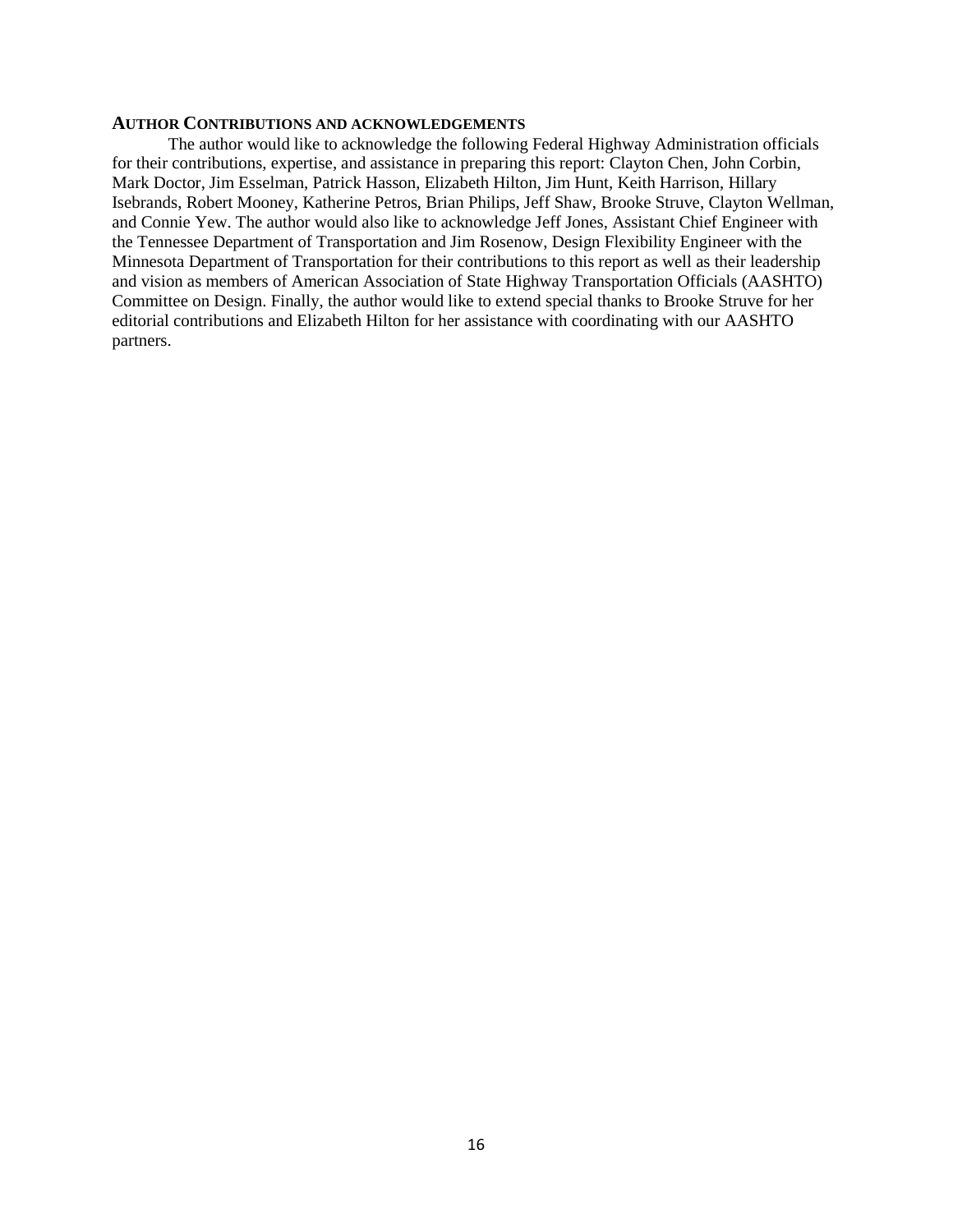## **REFERENCES**

- [1] U.S. Department of Transportation, Federal Highway Administration, "MAP-21 Moving Ahead for Progress in the 21st Century," 2018. [Online]. Available: https://www.fhwa.dot.gov/map21/. [Accessed 11 November 2019].
- [2] U.S. Department of Transportation, Federal Highway Administration, "Fixing America's Surface Transportation Act or "FAST Act"," 2017. [Online]. Available: https://www.fhwa.dot.gov/fastact/. [Accessed 11 November 2019].
- [3] American Association of State Highway Transportation Officials, "AASHTO Standing Committee on Highways Administrative Resolution entitled "Direction on Flexibility in Design Standards"," AASHTO, 2016.
- [4] Transportation Research Board, "Highway Capacity Manual, Sixth Edition: A Guide for Multimodal Analysis," Transportation Research Board, 2016.
- [5] U.S. Department of Transportation, Federal Highway Administration, "Interactive Highway Safety Design Model (IHSDM)," 2019. [Online]. Available: https://highways.dot.gov/safety/interactivehighway-safety-design-model/interactive-highway-safety-design-model-ihsdm.
- [6] World Road Association (PIARC), "Road Safety Manual," World Road Association (PIARC), 2019.
- [7] Transportation Research Board, "Planning for a Comprehensive Update and Restructuring of AASHTO's A Policy on Geometric Design of Highways and Streets (8th Edition)," 2019. [Online]. Available: https://apps.trb.org/cmsfeed/TRBNetProjectDisplay.asp?ProjectID=4472. [Accessed 7 November 2019].
- [8] U.S. Department of Transportation, Bureau of Transportation Statistics, "Transportation Statistics Annual Report 2018," 1 December 2018. [Online]. Available: https://rosap.ntl.bts.gov/view/dot/37861. [Accessed 26 September 2019].
- [9] U.S. Department of Transportation, National Highway Traffic Safety Administration, "2018 Fatal Motor Vehicle Crashes: Overview," October 2019. [Online]. Available: https://crashstats.nhtsa.dot.gov/Api/Public/ViewPublication/812826. [Accessed 11 November 2019].
- [10] U.S. Department of Transportation, Federal Highway Administration, "United States Department of Transportation Policy Statement on Bicycle and Pedestrian Accommodation Regulations and Recommendations," 2010. [Online]. Available: https://www.fhwa.dot.gov/environment/bicycle\_pedestrian/guidance/policy\_accom.cfm. [Accessed 11 November 2019].
- [11] U.S. Department of Transportation, Federal Highway Administration, "Bicycle and Pedestrian Facility Design Flexibility," 20 August 2013. [Online]. Available: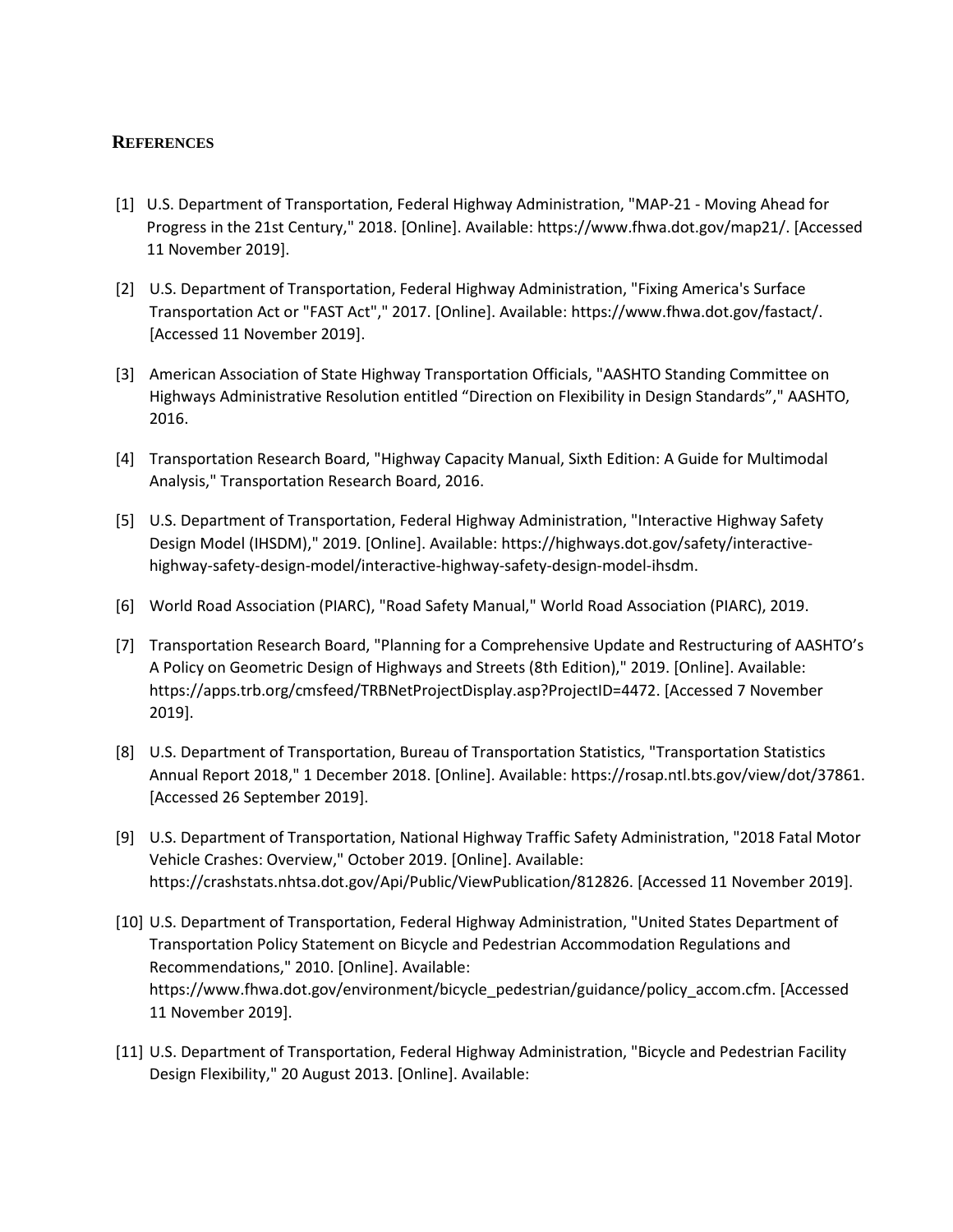https://www.fhwa.dot.gov/environment/bicycle\_pedestrian/guidance/design\_flexibility.cfm. [Accessed 11 November 2019].

- [12] U.S. Department of Transportation, Federal Highway Administration, "Bicycle Facilities and the Manual on Uniform Traffic Control Devices," 7 July 2017. [Online]. Available: https://www.fhwa.dot.gov/environment/bicycle\_pedestrian/guidance/mutcd/. [Accessed 11 November 2019].
- [13] U.S. Department of Transportation, Federal Highway Administration, "Separated Bike Lane Planning and Design Guide," 2015.
- [14] Massachusetts Department of Transportation, "Separated Bike Lane Planning & Design Guide," 2015. [Online]. Available: https://www.mass.gov/lists/separated-bike-lane-planning-design-guide. [Accessed 11 November 2019].
- [15] U.S. Department of Transportation, "Pedestrian and Bicycle Information Center Safety," [Online]. Available: http://pedbikeinfo.org/factsfigures/facts\_safety.cfm. [Accessed 11 November 2019].
- [16] U.S. Department of Transportation, Federal Highway Administration, "Center for Accelerating Innovation - Every Day Counts," [Online]. Available: https://www.fhwa.dot.gov/innovation/everydaycounts/. [Accessed 11 November 2019].
- [17] U.S. Department of Transportation, Federal Highway Administration, "Safe Transportation for Every Pedestrian (STEP)," 13 November 2019. [Online]. Available: https://www.fhwa.dot.gov/innovation/everydaycounts/edc\_5/step2.cfm. [Accessed 17 November 2019].
- [18] U.S. Department of Transportation, Federal Highway Administration, "Guidebook for Measuring Multimodal Network Connectivity," 2018.
- [19] U.S. Department of Transportation, Federal Highway Administration, "Bikeway Selection Guide," 2019.
- [20] National Association of City Transportation Officials, "Urban Bikeway Design Guide Don't Give Up at the Intersection," May 2019. [Online]. Available: https://nacto.org/publication/urban-bikeway-designguide/dont-give-up-at-the-intersection/. [Accessed 19 November 2019].
- [21] U.S. Department of Transportation, Federal Highway Administration, "Bicycle and Pedestrian Program Publications," 2019. [Online]. Available: https://www.fhwa.dot.gov/environment/bicycle\_pedestrian/publications/. [Accessed 11 November 2019].
- [22] U.S. Department of Transportation, Federal Highway Administration, "Pedestrian and Bicycle Information Center," 2019. [Online]. Available: http://www.pedbikeinfo.org/topics/micromobility.cfm. [Accessed 11 November 2019].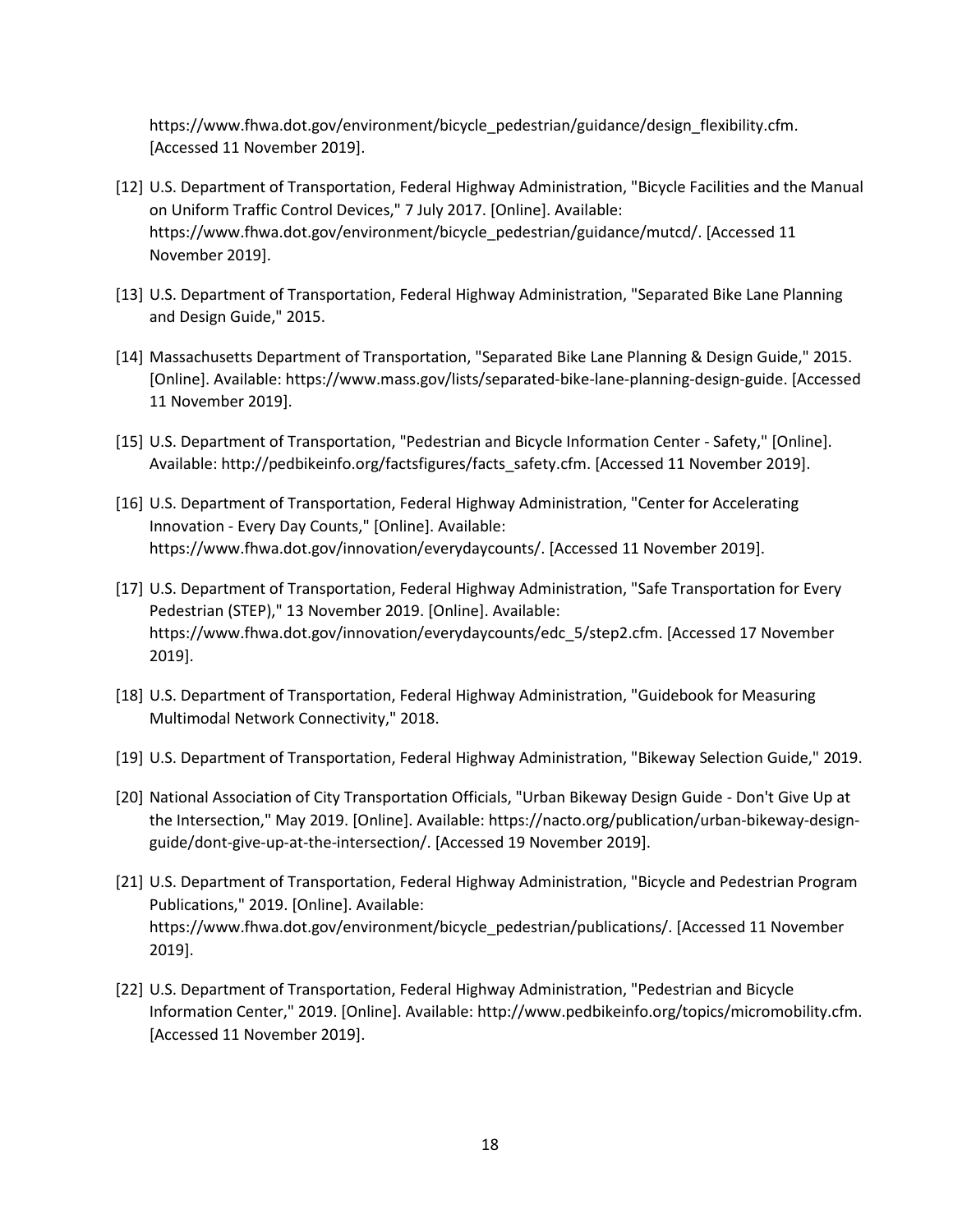- [23] United States Access Board, "Proposed Guidelines for Pedestrian Facilities in the Public Right-of-Way," 26 July 2011. [Online]. Available: https://www.access-board.gov/guidelines-and-standards/streetssidewalks/public-rights-of-way/proposed-rights-of-way-guidelines. [Accessed 2019 11 November].
- [24] United States Access Board, "Supplemental Notice of Proposed Rulemaking," 13 February 2013. [Online]. Available: https://www.access-board.gov/guidelines-and-standards/streets-sidewalks/publicrights-of-way/proposed-rights-of-way-guidelines. [Accessed 11 November 2019].
- [25] U.S. Department of Transportation, Federal Highway Administration, "Accessible Shared Streets: Notable Practices and Considerations for Accommodating Pedestrians with Vision Disabilities," October 2017. [Online]. Available: https://www.fhwa.dot.gov/environment/bicycle\_pedestrian/publications/accessible\_shared\_st reets/index.cfm. [Accessed 11 November 2019].
- [26] Transportation Research Board, "TCRB B-46 Tactile Wayfinding in Transportation Settings for Travelers Who Are Blind or Visually Impaired," 2019. [Online]. Available: https://apps.trb.org/cmsfeed/TRBNetProjectDisplay.asp?ProjectID=4513. [Accessed 11 November 2019].
- [27] American Association of State Highway Transportation Officials, "Highway Safety Manual," [Online]. Available: http://www.highwaysafetymanual.org/Pages/About.aspx. [Accessed 11 November 2019].
- [28] U.S. Department of Transporatation, Federal Highway Administration, "Roadway Safety Data Program Model Inventory of Roadway Elements (MIRE)," [Online]. Available: https://safety.fhwa.dot.gov/rsdp/mire.aspx. [Accessed 20 November 2019].
- [29] Transportation Research Board (TRB), "NCHRP 17-71 Proposed AASHTO Highway Safety Manual, Second Edition," Kittelson & Associates, Inc (KAI), 12 October 2015. [Online]. Available: https://apps.trb.org/cmsfeed/TRBNetProjectDisplay.asp?ProjectID=3874. [Accessed 30 July 2019].
- [30] U.S. Department of Transportation, Federal Highway Adminstration, "Performance Based Practical Design," 2017. [Online]. Available: https://www.fhwa.dot.gov/design/pbpd/. [Accessed 20 November 2019].
- [31] K. Z. R. B. S. C. B. B. Kay Fitzpatrick, "The Texas A&M Transportation Institute," March 2007. [Online]. Available: https://static.tti.tamu.edu/tti.tamu.edu/documents/0-5544-1.pdf. [Accessed 11 November 2019].
- [32] United States Department of Transportation, Federal Highway Administration, "Active Transportation and Demand Management," [Online]. Available: https://ops.fhwa.dot.gov/atdm/index.htm. [Accessed 1 December 2019].
- [33] United States Department of Transportation, Federal Highway Administration, "Use of Freeway Shoulders for Travel — Guide for Planning, Evaluating, and Designing Part-Time Shoulder Use as a Traffic Management Strategy," [Online]. Available: https://ops.fhwa.dot.gov/publications/fhwahop15023/index.htm. [Accessed 2 December 2019].